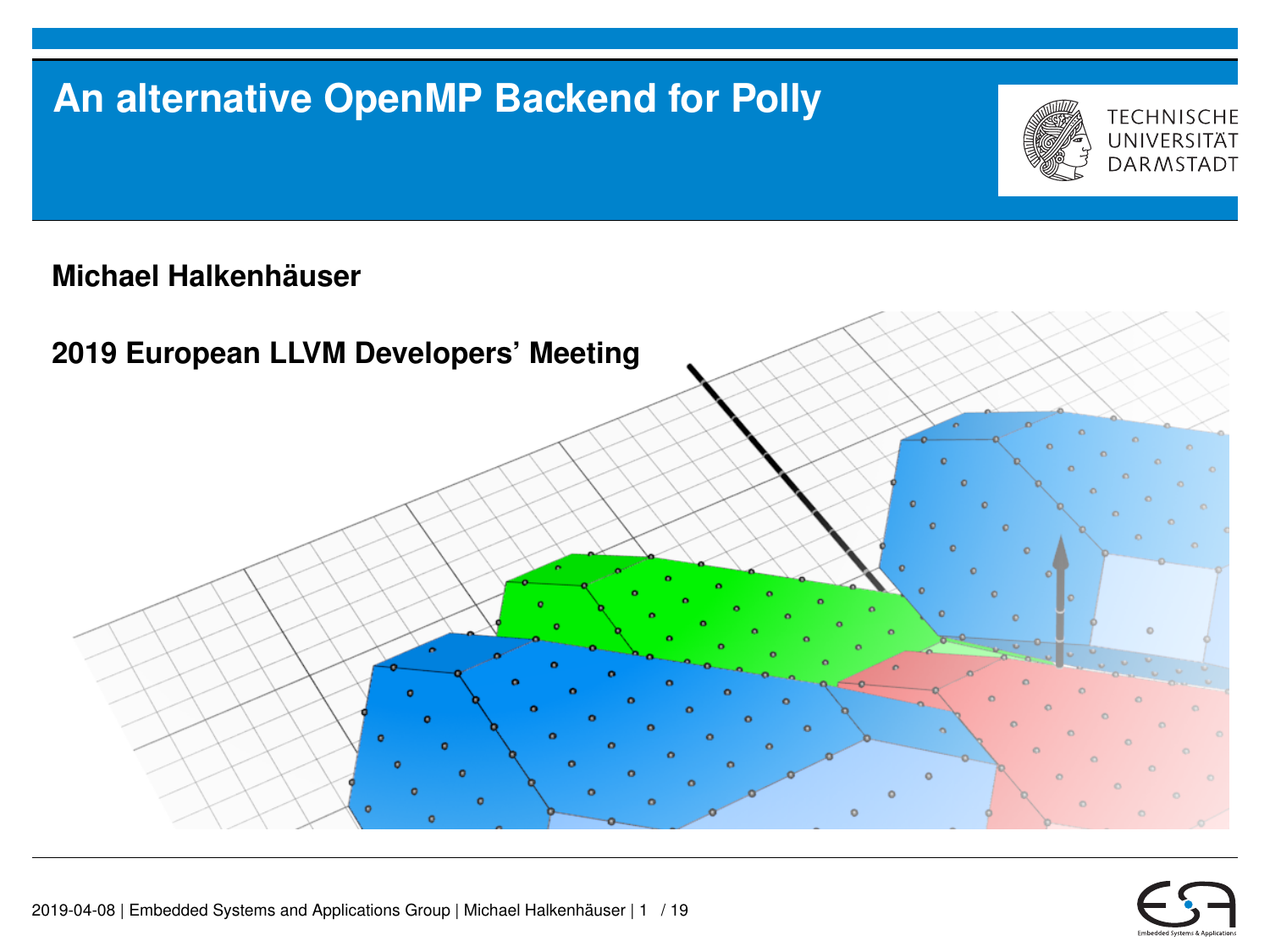



**• Polyhedral framework on LLVM-IR** 

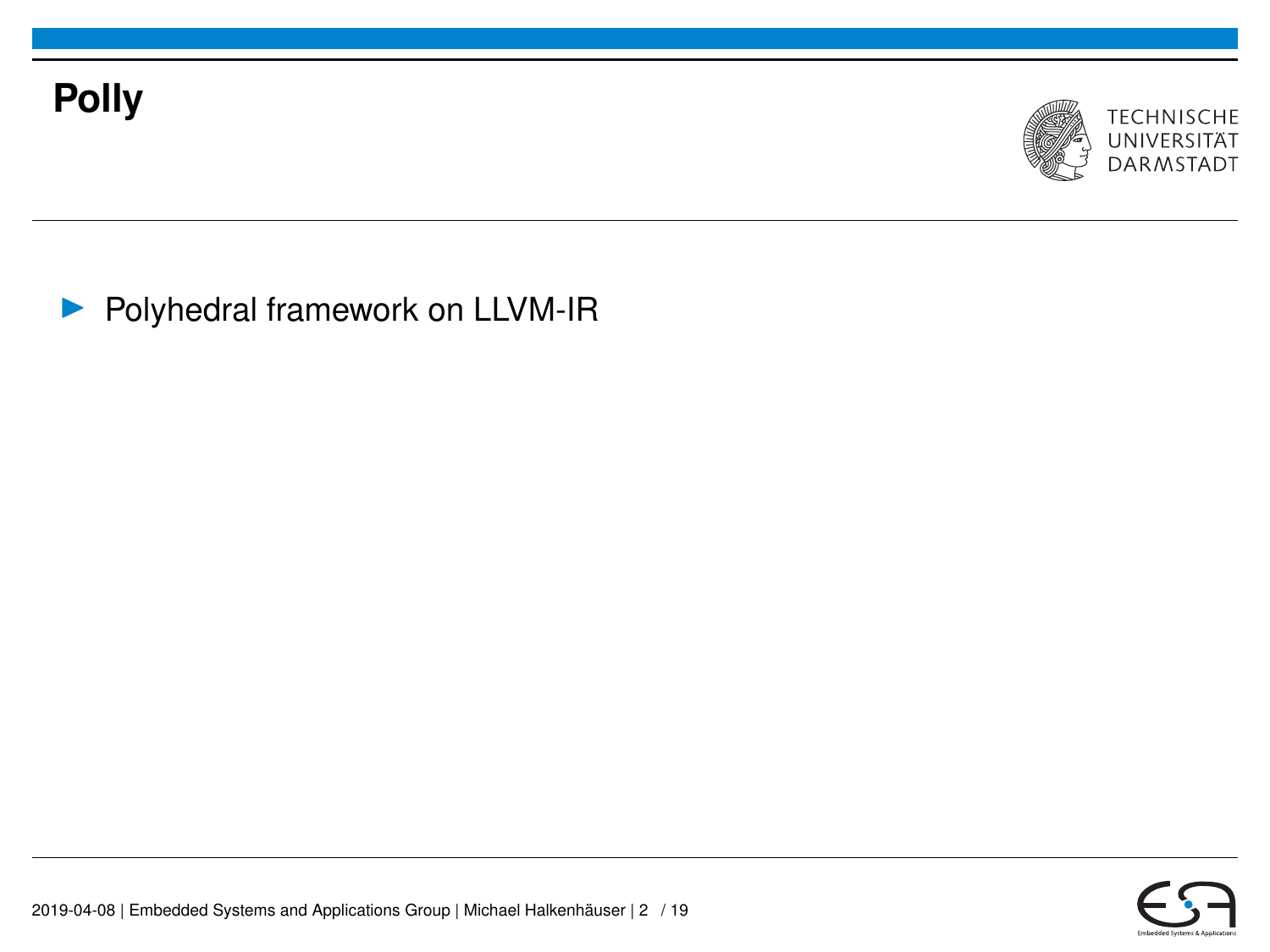# **Polly**



### **• Polyhedral framework on LLVM-IR**

- $\blacktriangleright$  Efficient analyses and transformations
- $\triangleright$  Code generation

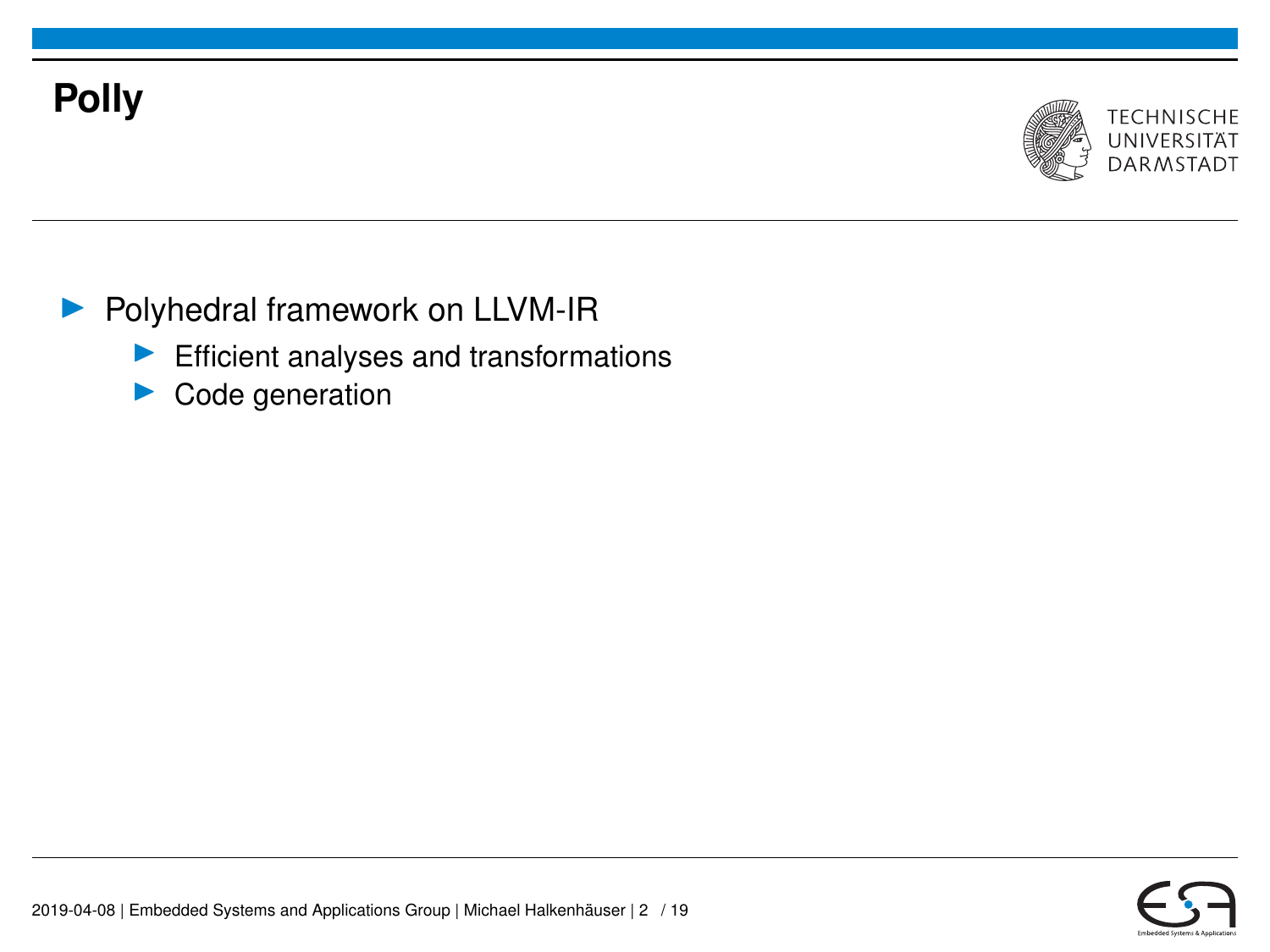# **Polly**



### **D** Polyhedral framework on LLVM-IR

- Efficient analyses and transformations
- $\blacktriangleright$  Code generation

### $\blacktriangleright$  Example transformations

- Loop interchange / fission / fusion
- Strip mining (Vectorization)

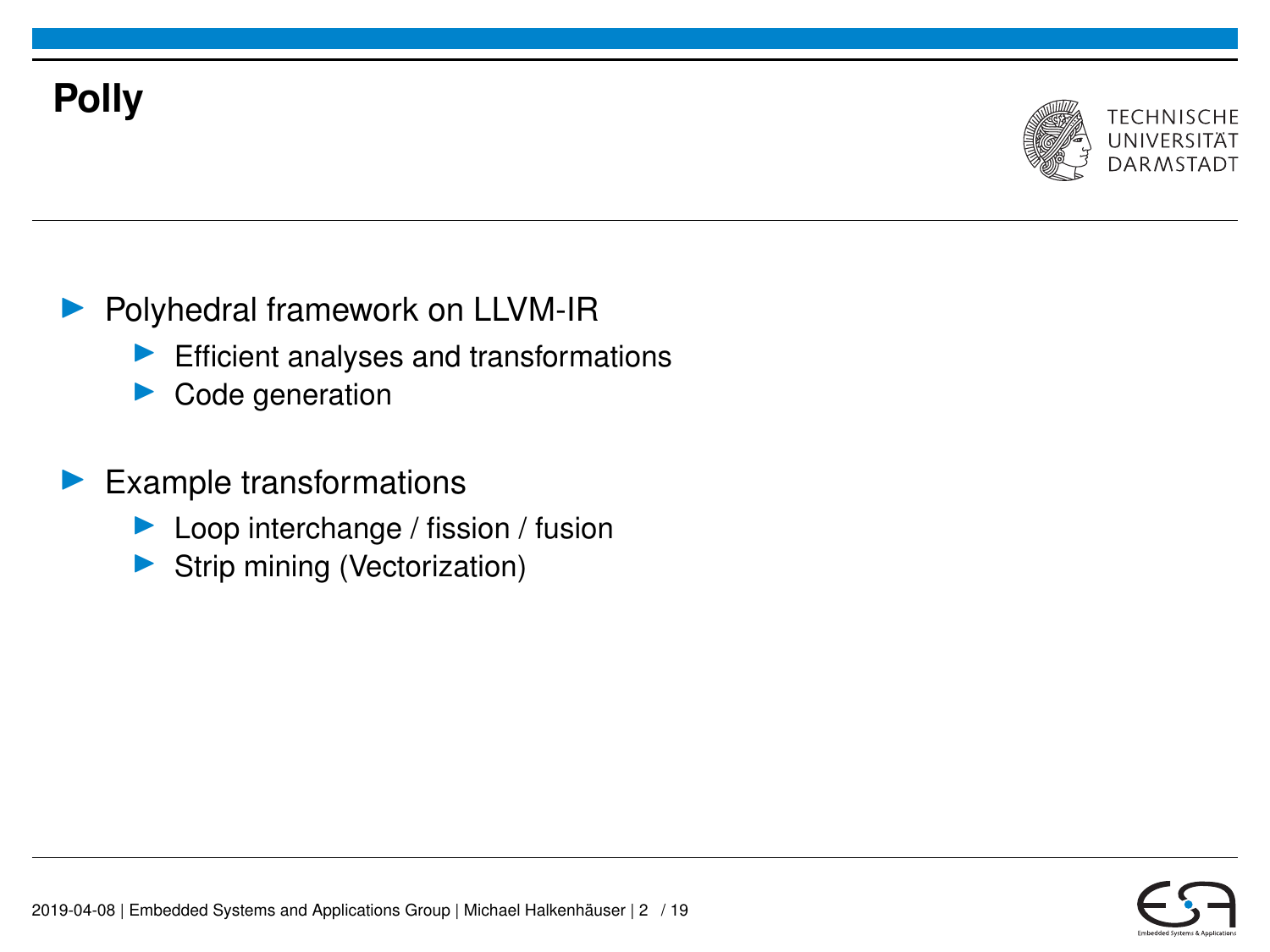# **Polly**



### **Polyhedral framework on LLVM-IR**

- Efficient analyses and transformations
- $\blacktriangleright$  Code generation

#### $\blacktriangleright$  Example transformations

- Loop interchange / fission / fusion
- Strip mining (Vectorization)
- Automatic parallelization

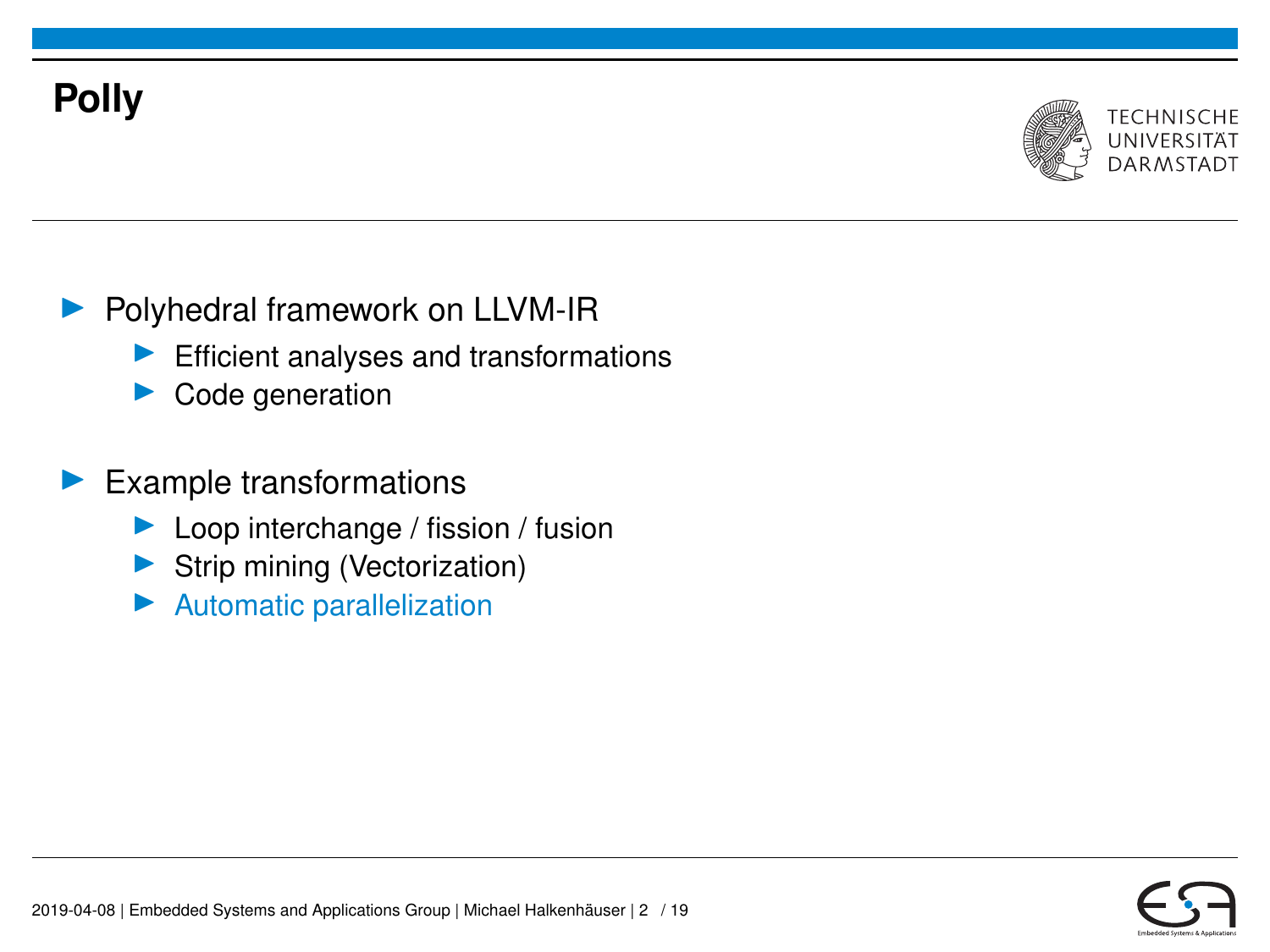## **Polly – Sample Parallelization**



- $\blacktriangleright$  Automatic parallelization
	- $\blacktriangleright$  No need for manual annotation

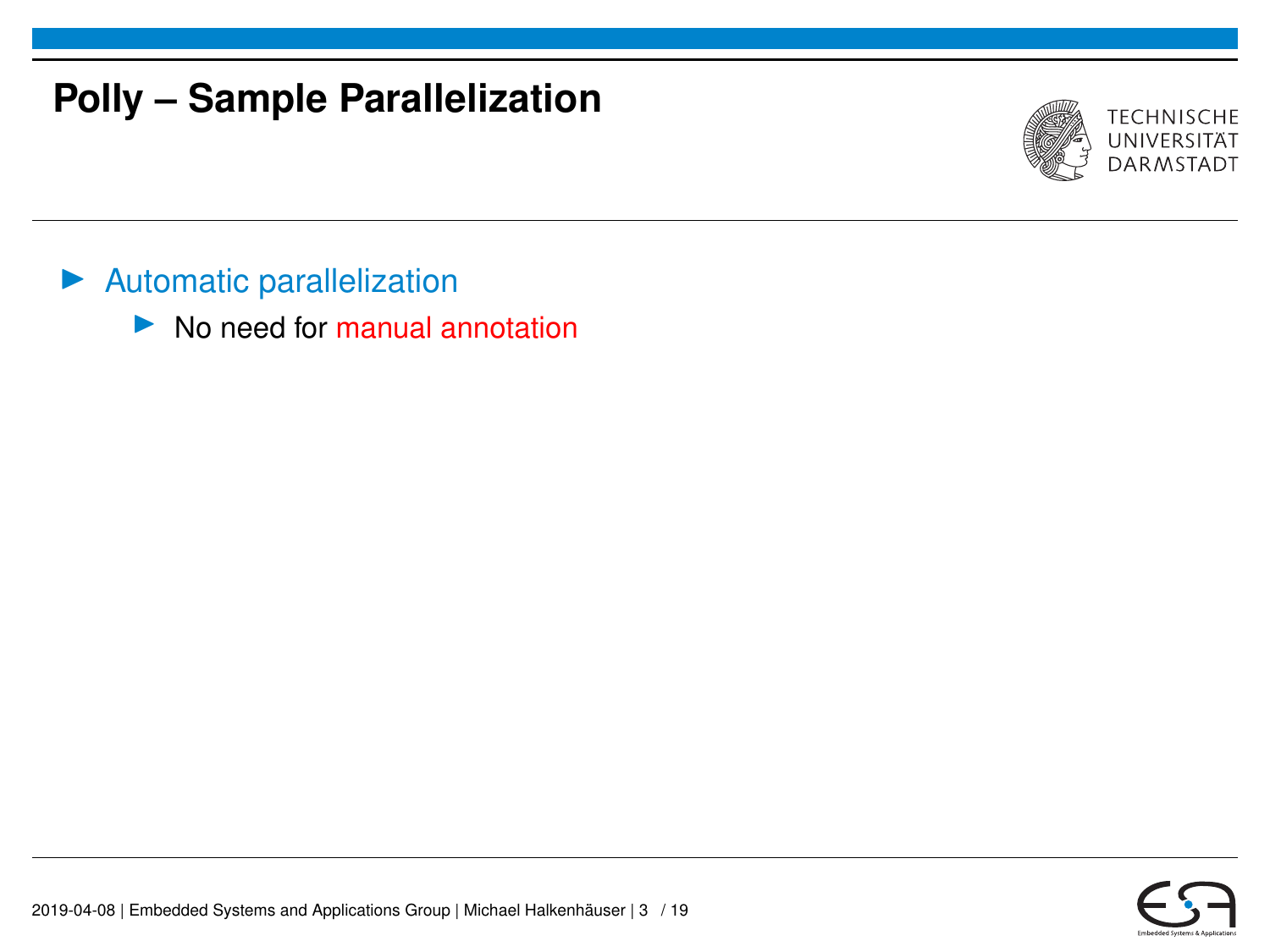## **Polly – Sample Parallelization**



#### $\blacktriangleright$  Automatic parallelization

 $\triangleright$  No need for manual annotation

```
// "matvect" -- Sequential
// (Simplified dependencies)
```

```
for (i = 0; i \le n; i++) {
  for (j = 0; j \le n; j++)s[i] = s[i] + a[i][j] * x[j];}
```


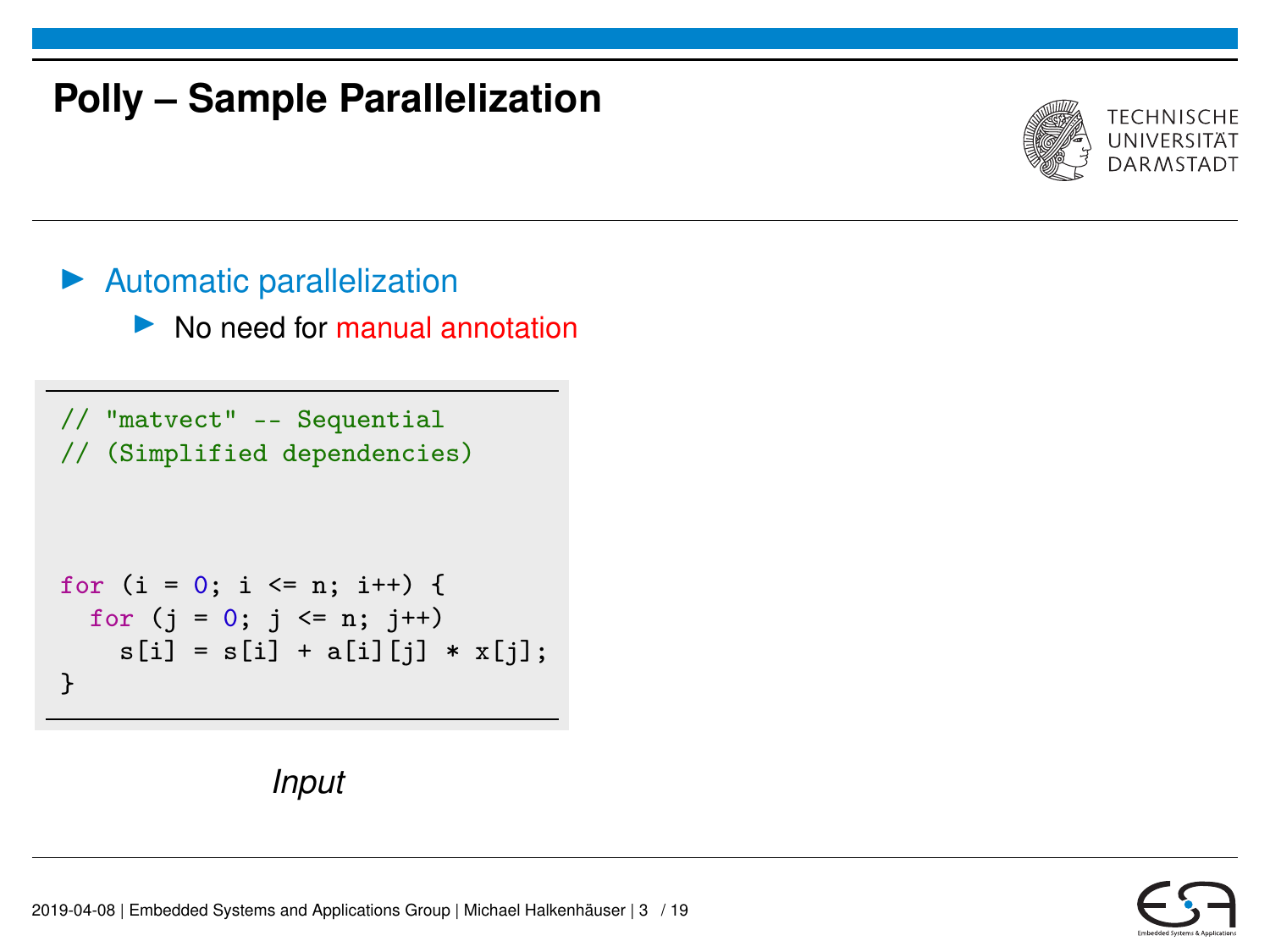## **Polly – Sample Parallelization**



#### $\blacktriangleright$  Automatic parallelization

 $\blacktriangleright$  No need for manual annotation

// "matvect" -- Sequential // (Simplified dependencies)

$$
\begin{array}{l} \text{for } (i = 0; i \leq n; i++) \{ \\ \text{for } (j = 0; j \leq n; j++) \\ \text{s[i] = s[i] + a[i][j] * x[j];} \\ \} \end{array}
$$



// "matvect" -- OpenMP parallelized // Equivalent to the LLVM-IR output #pragma omp parallel for  $[...] \setminus$ schedule (dynamic, 1) num\_threads(N) for  $(i = 0; i \le n; i++)$  { for  $(j = 0; j \le n; j++)$  $s[i] = s[i] + a[i][j] * x[j];$ }



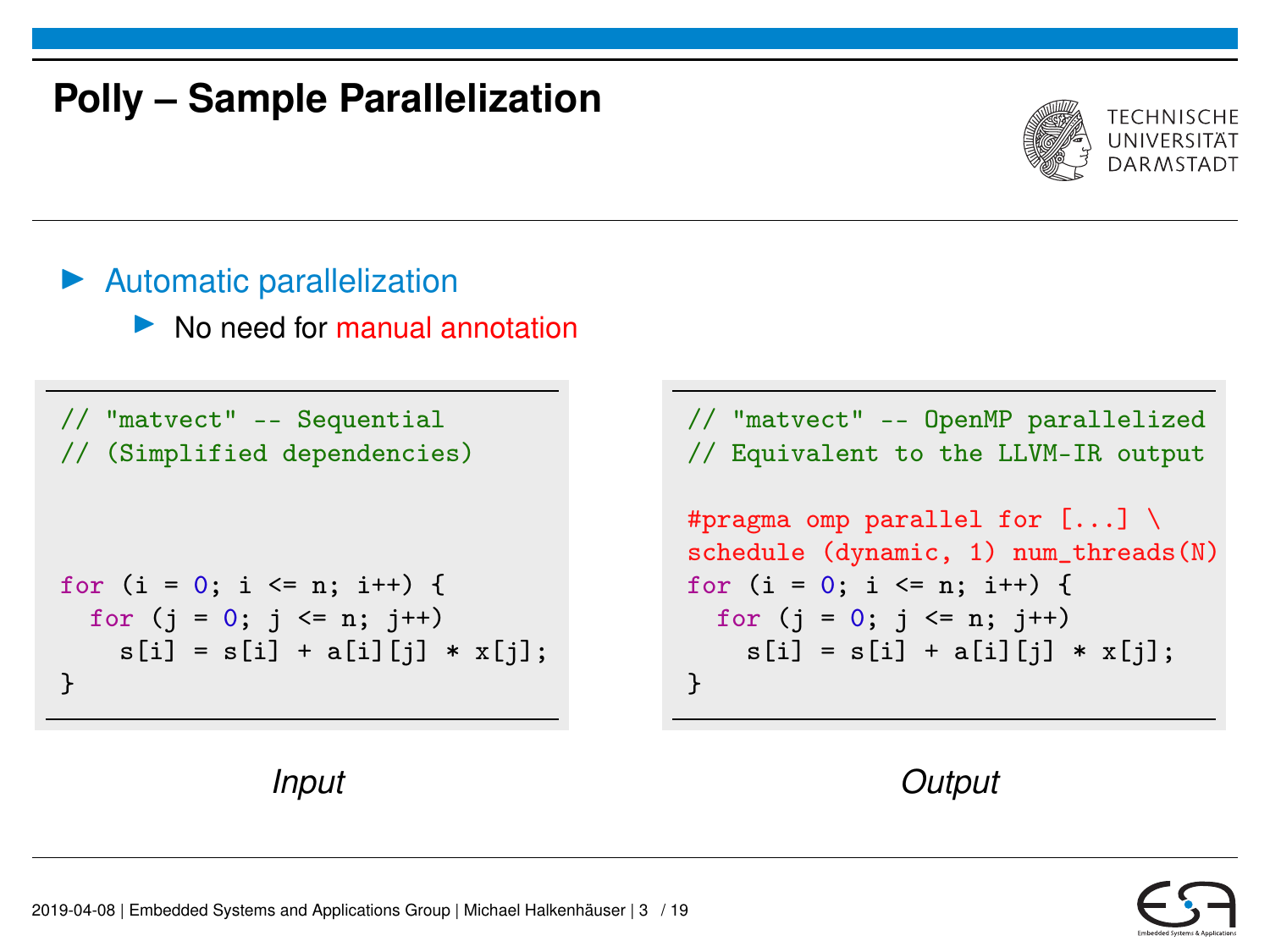## **Polly – Parallelization Scheme**



#### $\blacktriangleright$  Polly detects parallelizable code regions

- ▶ Moved into an *outlined function*
- Executed using OpenMP API

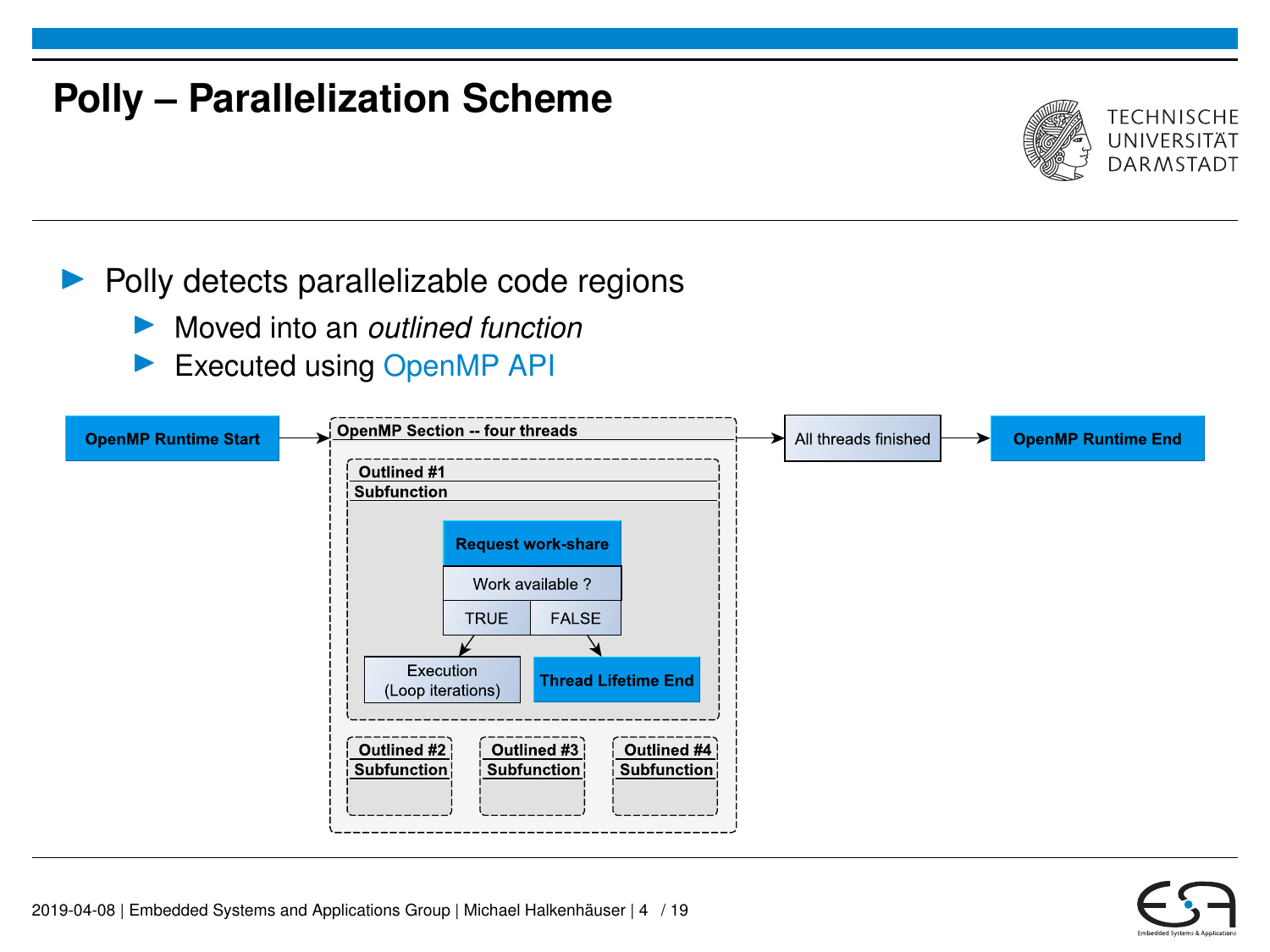# **Motivation for an alternative OpenMP Backend**



### **In Limited influence on OpenMP execution**

- $\blacktriangleright$  Increase number of user options
- Improve fine-tuning possibilities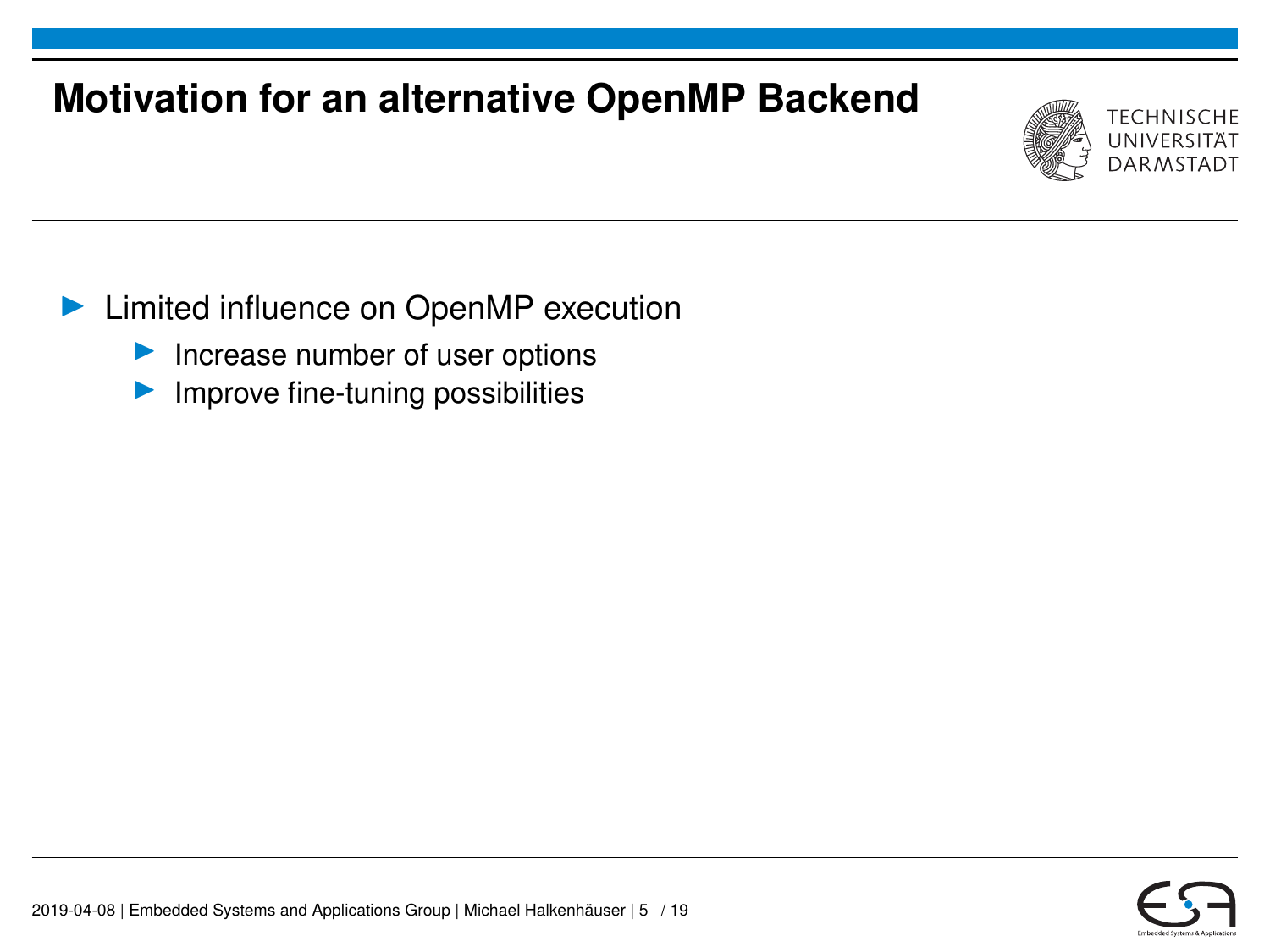# **Motivation for an alternative OpenMP Backend**



### ▶ Limited influence on OpenMP execution

- $\blacktriangleright$  Increase number of user options
- Improve fine-tuning possibilities
- Dependent on GNU OpenMP API
	- Expand the scope of application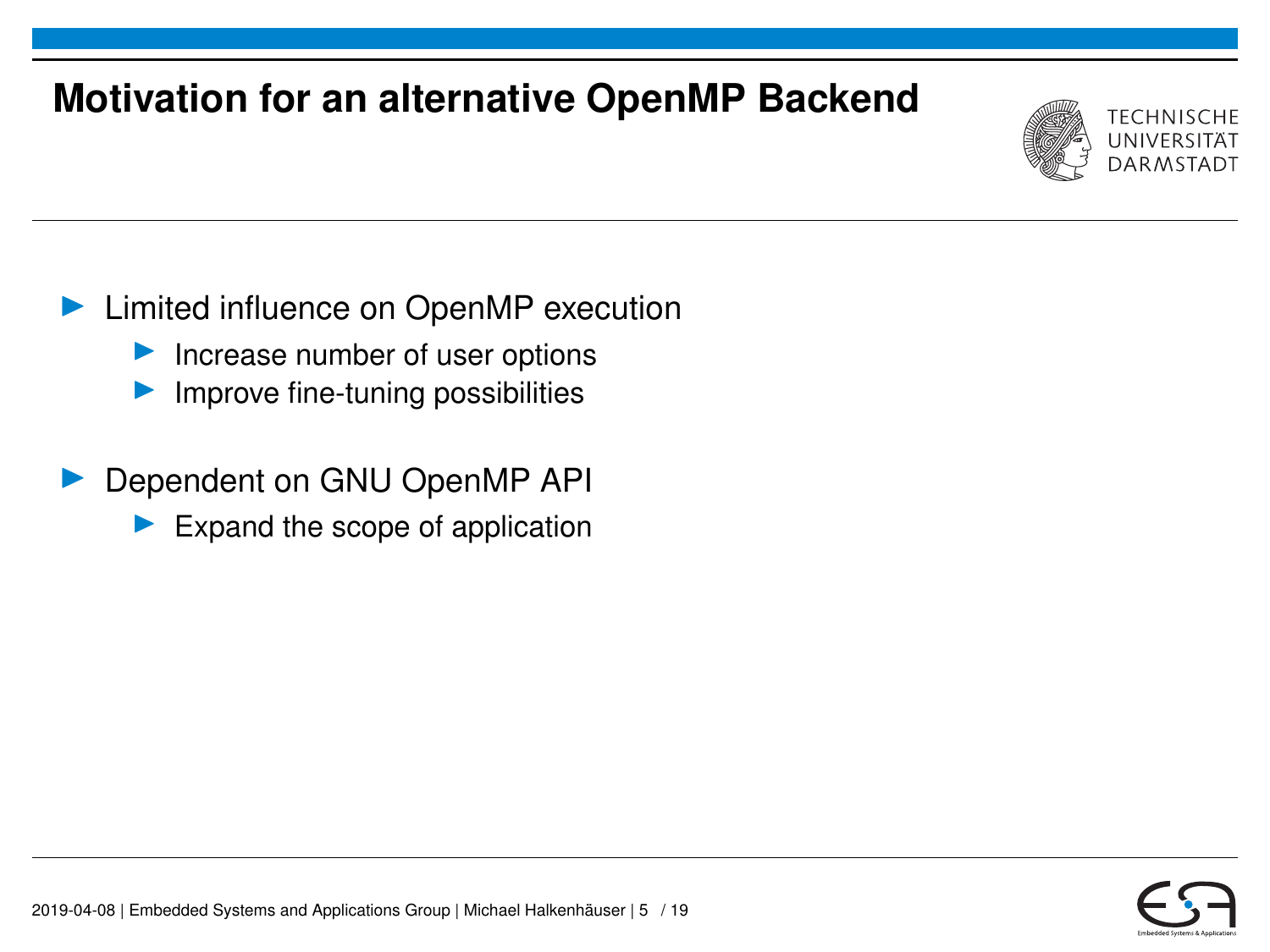# **Motivation for an alternative OpenMP Backend**



### ▶ Limited influence on OpenMP execution

- Increase number of user options
- Improve fine-tuning possibilities
- Dependent on GNU OpenMP API
	- Expand the scope of application
- $\blacktriangleright$  LLVM OpenMP implementation available
	- Enable direct use of LLVM's OpenMP runtime
	- Support automated testing

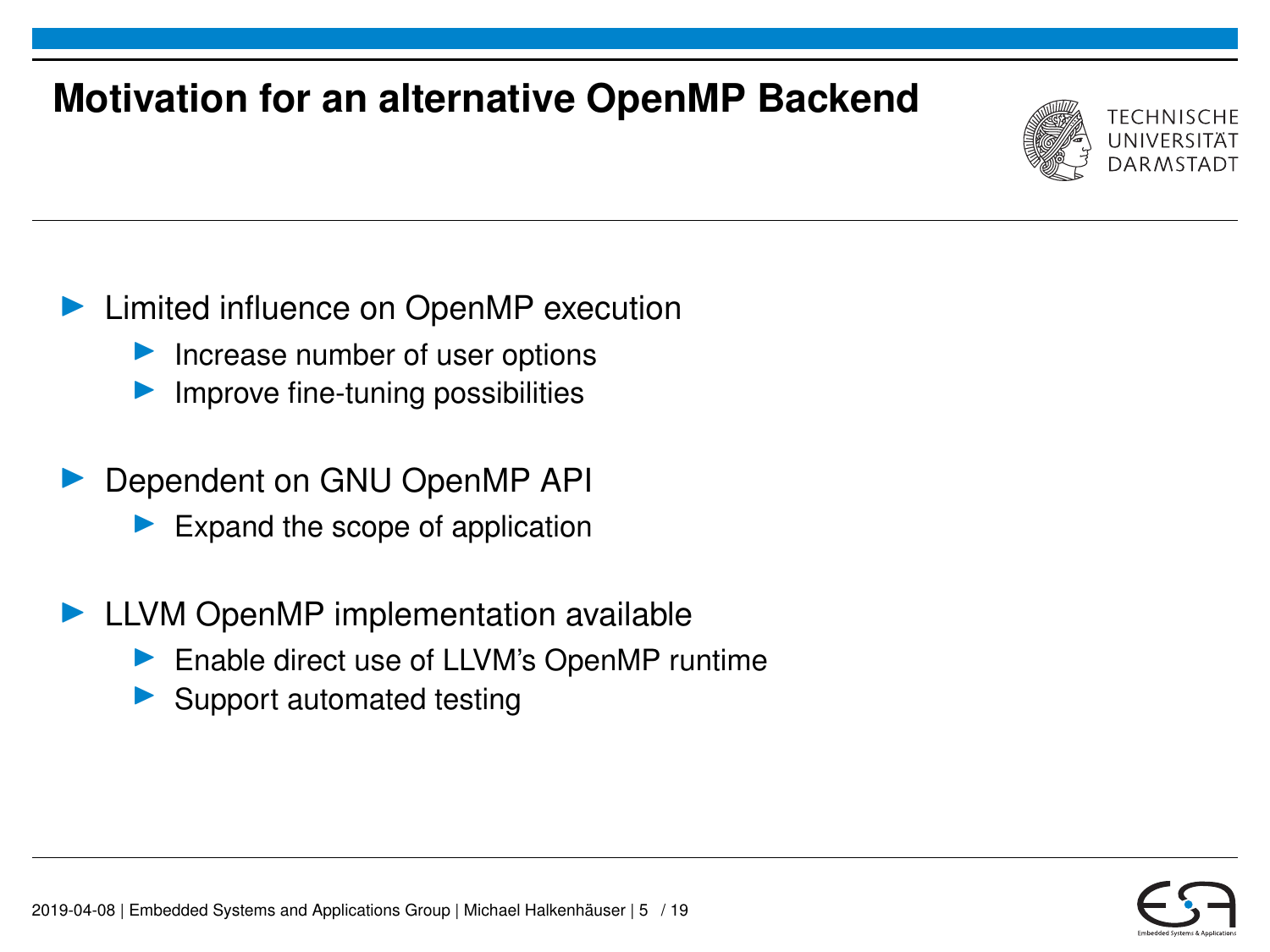

- $\blacktriangleright$  Reused common functionalities
	- $\triangleright$  Moved into abstract base class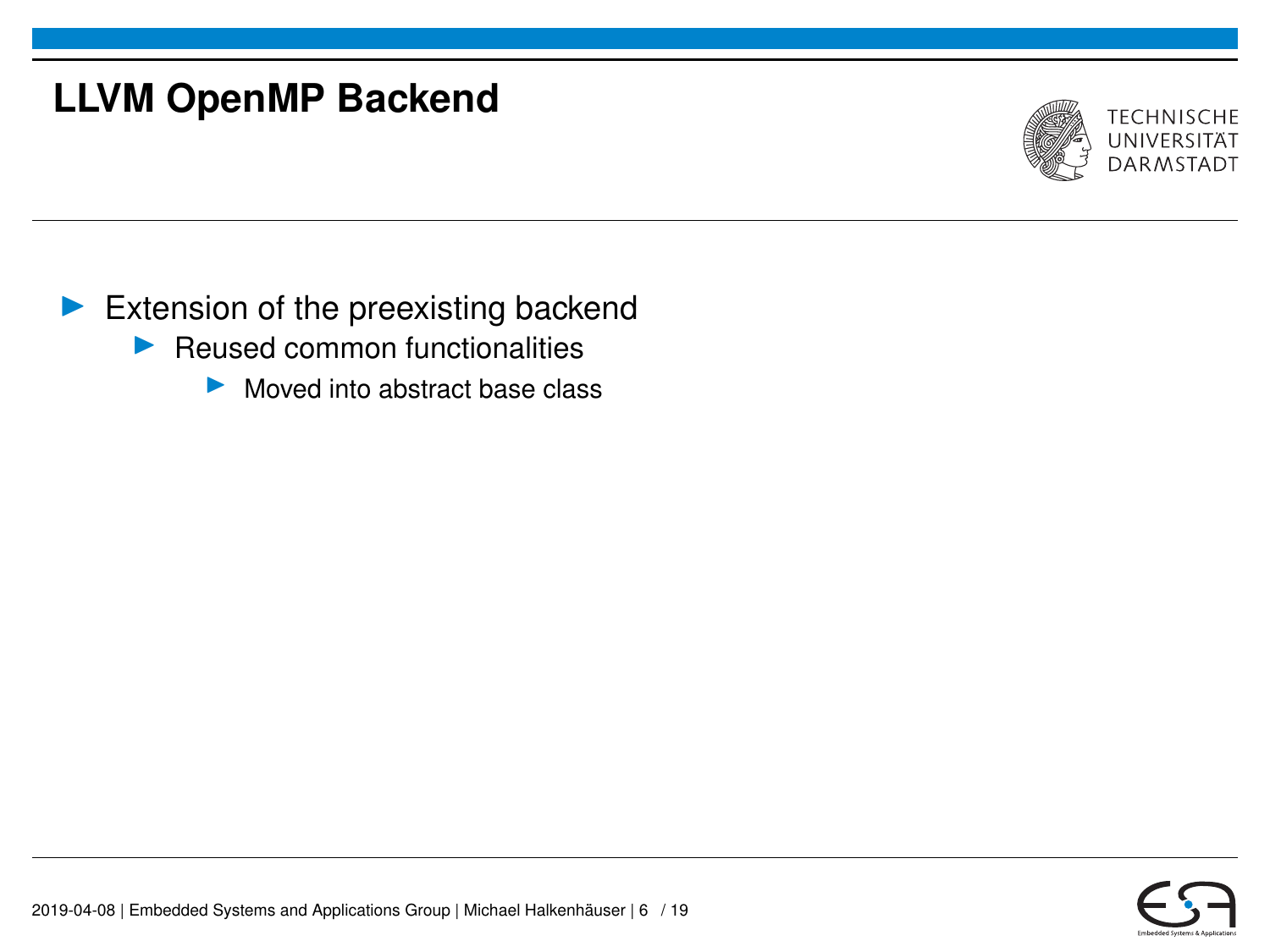

- $\blacktriangleright$  Reused common functionalities
	- $\triangleright$  Moved into abstract base class
- $\blacktriangleright$  API-specific call creation and placement
	- $\blacktriangleright$  Implemented in derived class per backend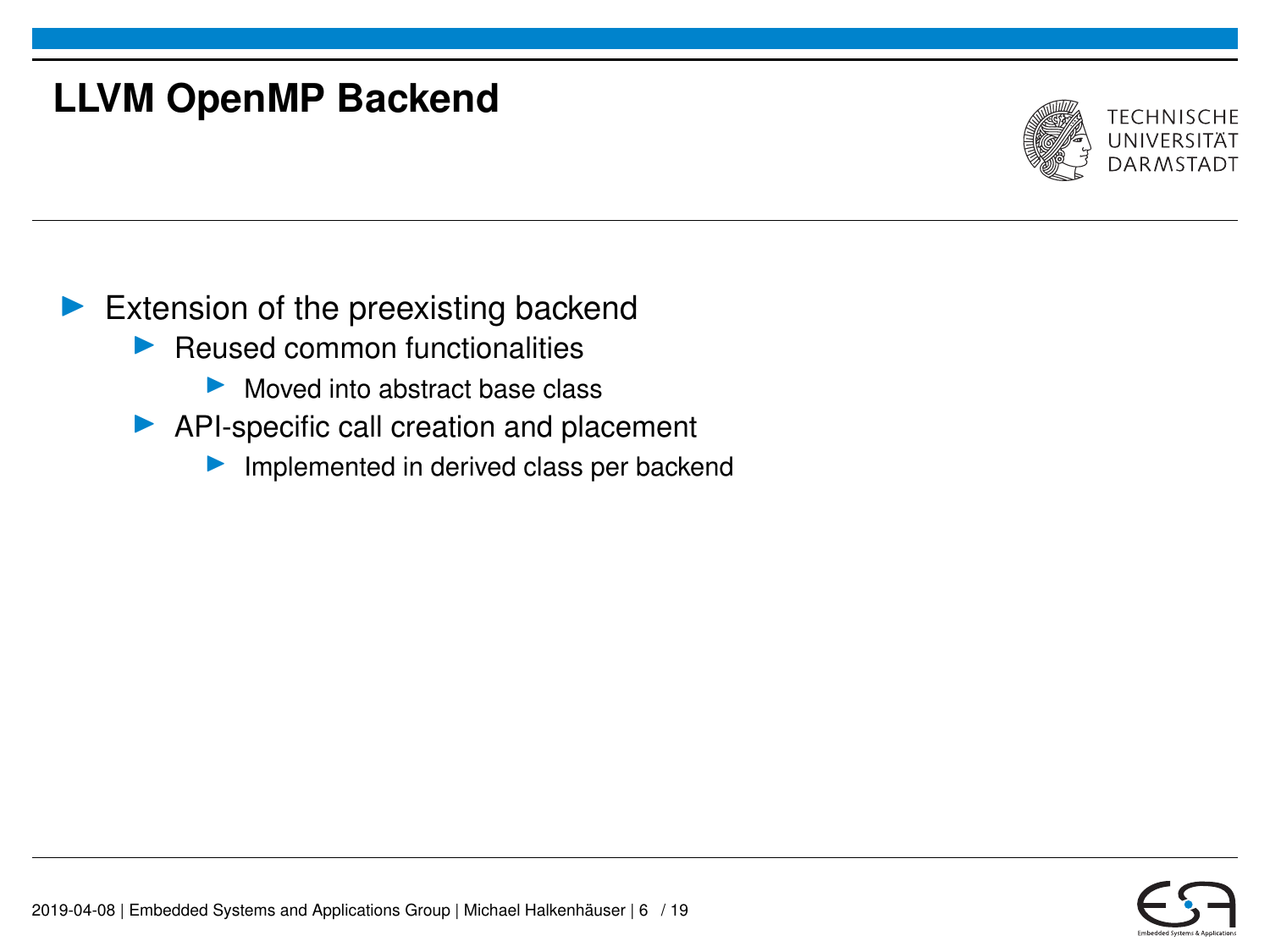

- $\blacktriangleright$  Reused common functionalities
	- $\blacktriangleright$  Moved into abstract base class
- $\blacktriangleright$  API-specific call creation and placement
	- $\blacktriangleright$  Implemented in derived class per backend



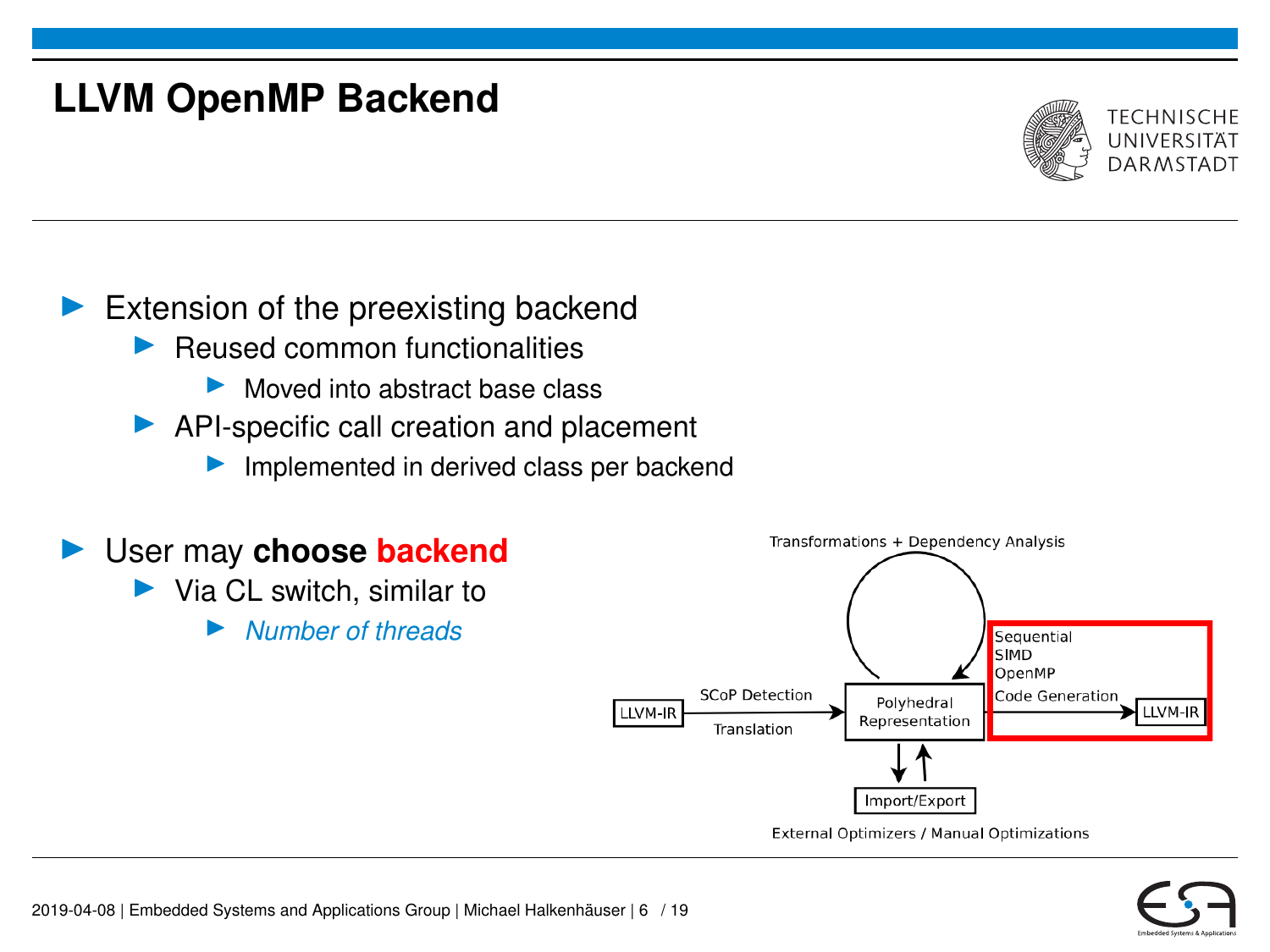

- $\blacktriangleright$  Reused common functionalities
	- Moved into abstract base class
- $\blacktriangleright$  API-specific call creation and placement
	- $\blacktriangleright$  Implemented in derived class per backend

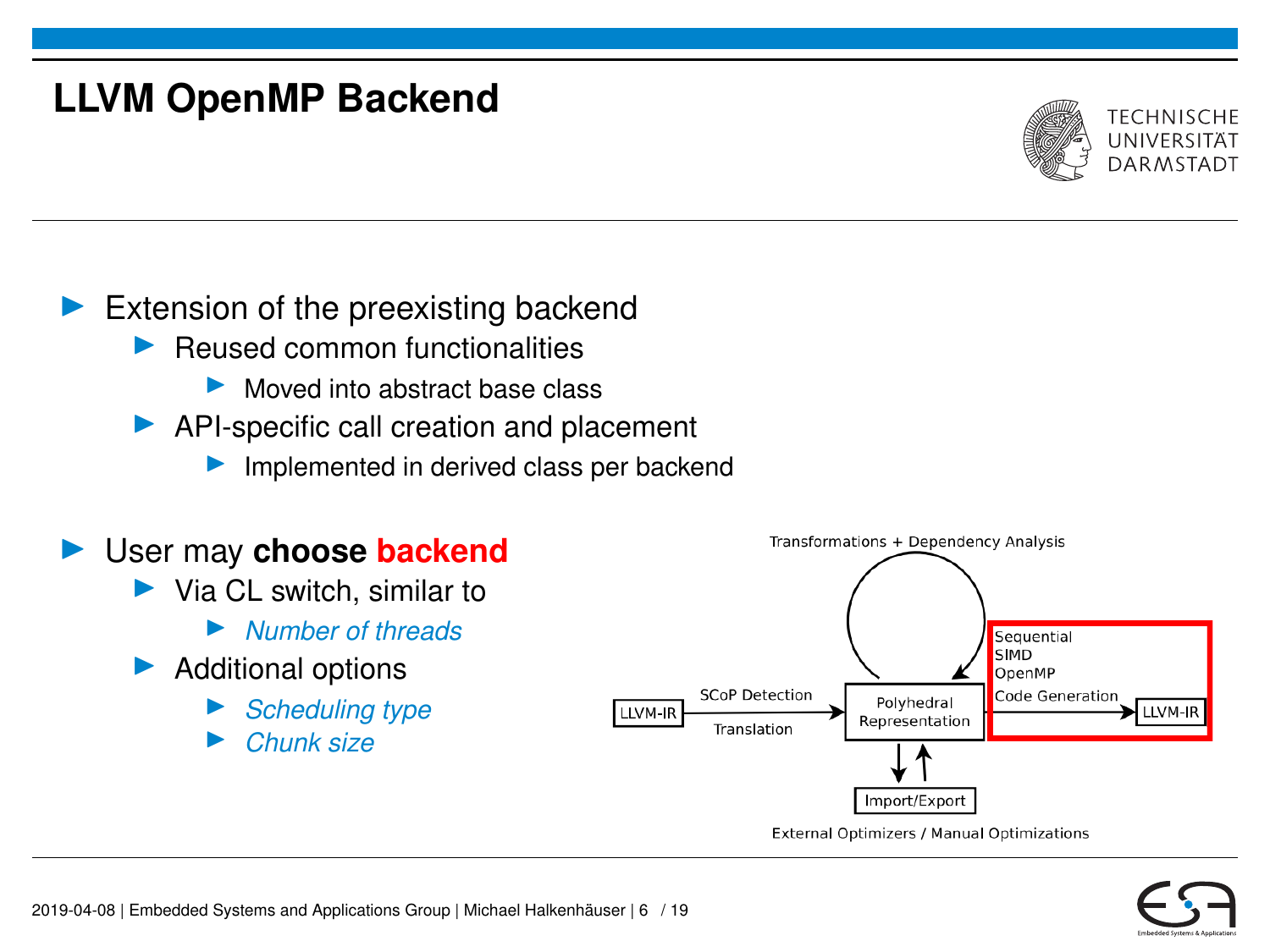# **LLVM OpenMP Backend – Options**



#### **Scheduling type determines work distribution**

| static                                                  | dynamic                      | guided                                                                                      |
|---------------------------------------------------------|------------------------------|---------------------------------------------------------------------------------------------|
| Predetermined,<br>uniform distribution<br>of iterations | work shares of<br>chunk size | Threads request   Hybrid scheduling of<br>static and dynamic, using<br>a minimum chunk size |

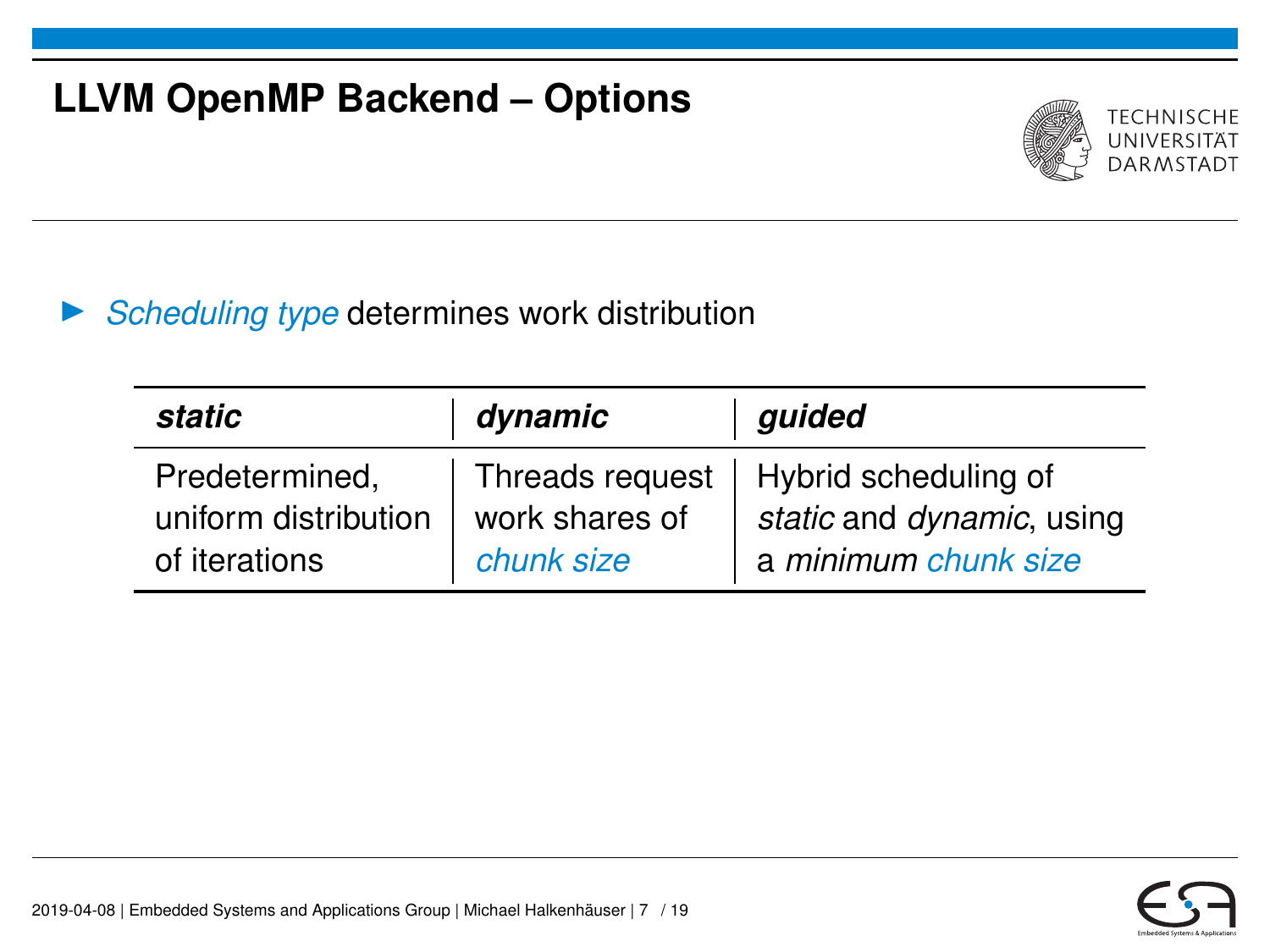# **LLVM OpenMP Backend – Options**



### **Scheduling type determines work distribution**

|                              | static   dynamic   guided |  |
|------------------------------|---------------------------|--|
| <b>Load Balancing</b>        |                           |  |
| <b>Organization Overhead</b> |                           |  |

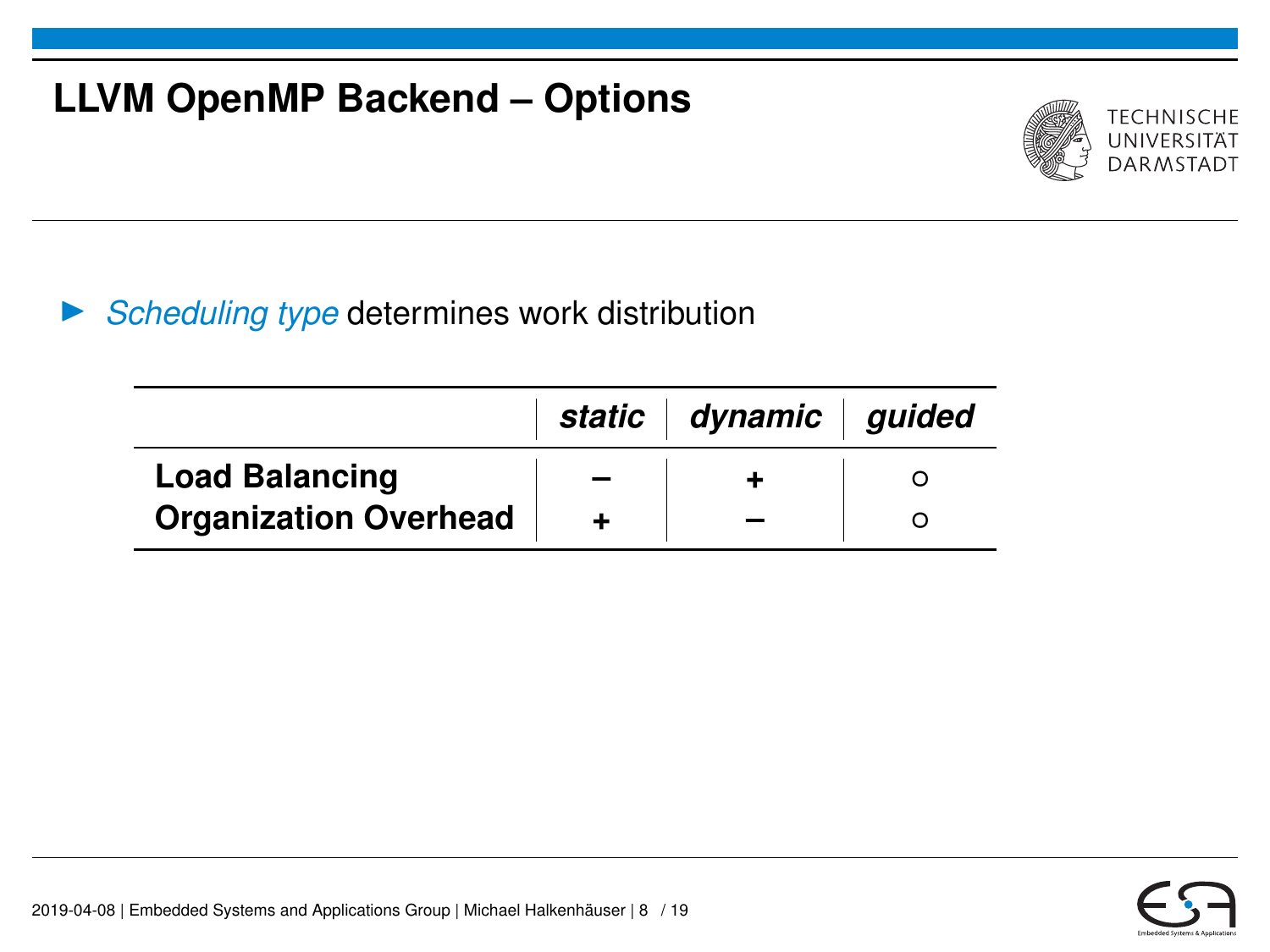# **LLVM OpenMP Backend – Options**



### **Scheduling type determines work distribution**

|                              | static   dynamic   guided |  |
|------------------------------|---------------------------|--|
| <b>Load Balancing</b>        |                           |  |
| <b>Organization Overhead</b> |                           |  |

- **static** suited for constant computational demands
- **dynamic** suited for shifting computational demands
	- guided suited for "both"

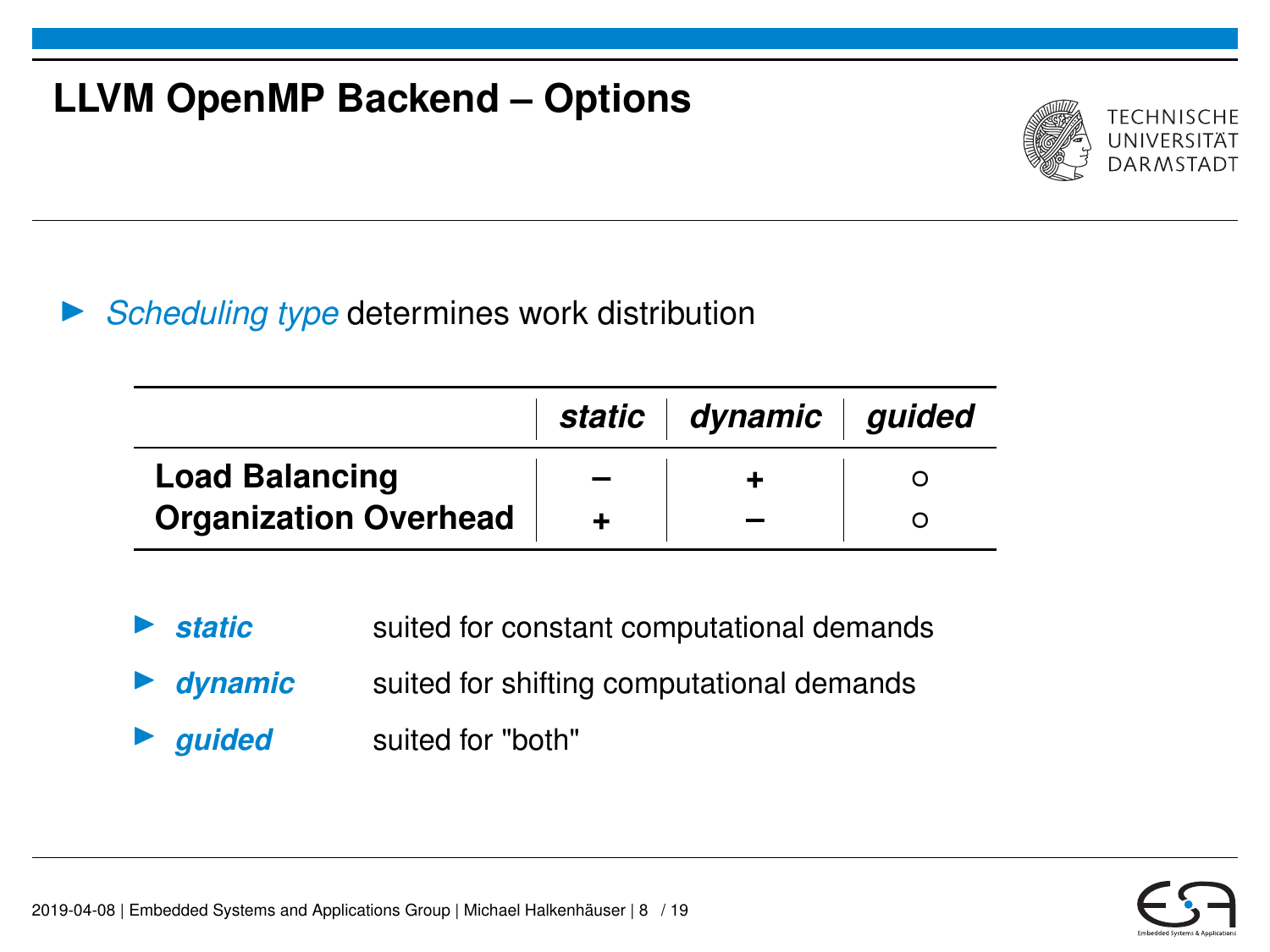## **Experimental Methodology**



### PolyBench<sup>1</sup>

- $\blacktriangleright$  Provides multiple datasets
- $\triangleright$  Triggers auto-parallelization in 18 benchmarks

<sup>1</sup>https://sourceforge.net/projects/polybench/

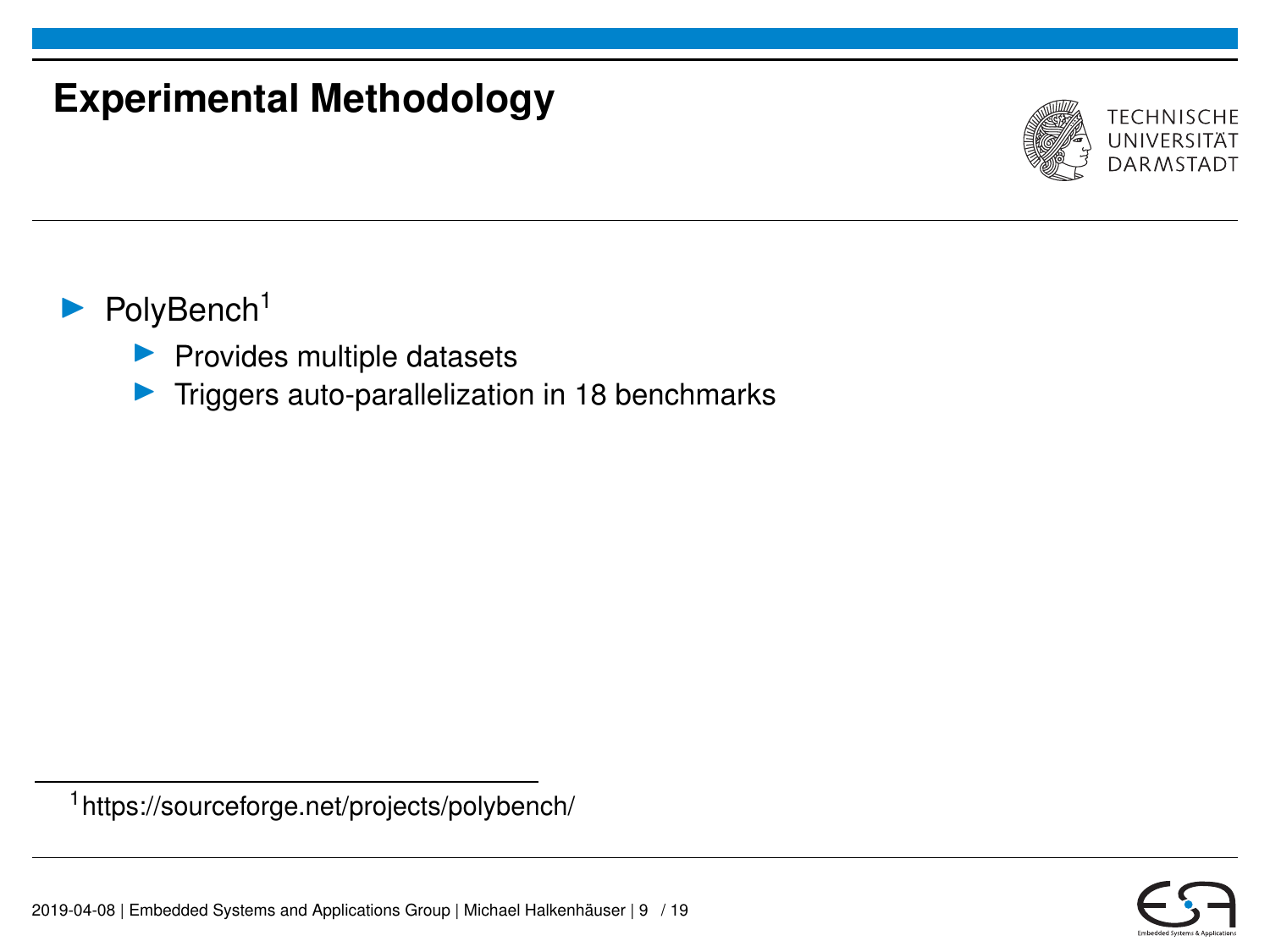## **Experimental Methodology**



### $\blacktriangleright$  PolyBench<sup>1</sup>

- $\blacktriangleright$  Provides multiple datasets
- Triggers auto-parallelization in 18 benchmarks

#### I Runtime results

- ▶ Average from 50 out of 60 runs (10% trimmed-mean)
- I Utilized CPU: AMD R5 1600X

<sup>1</sup>https://sourceforge.net/projects/polybench/

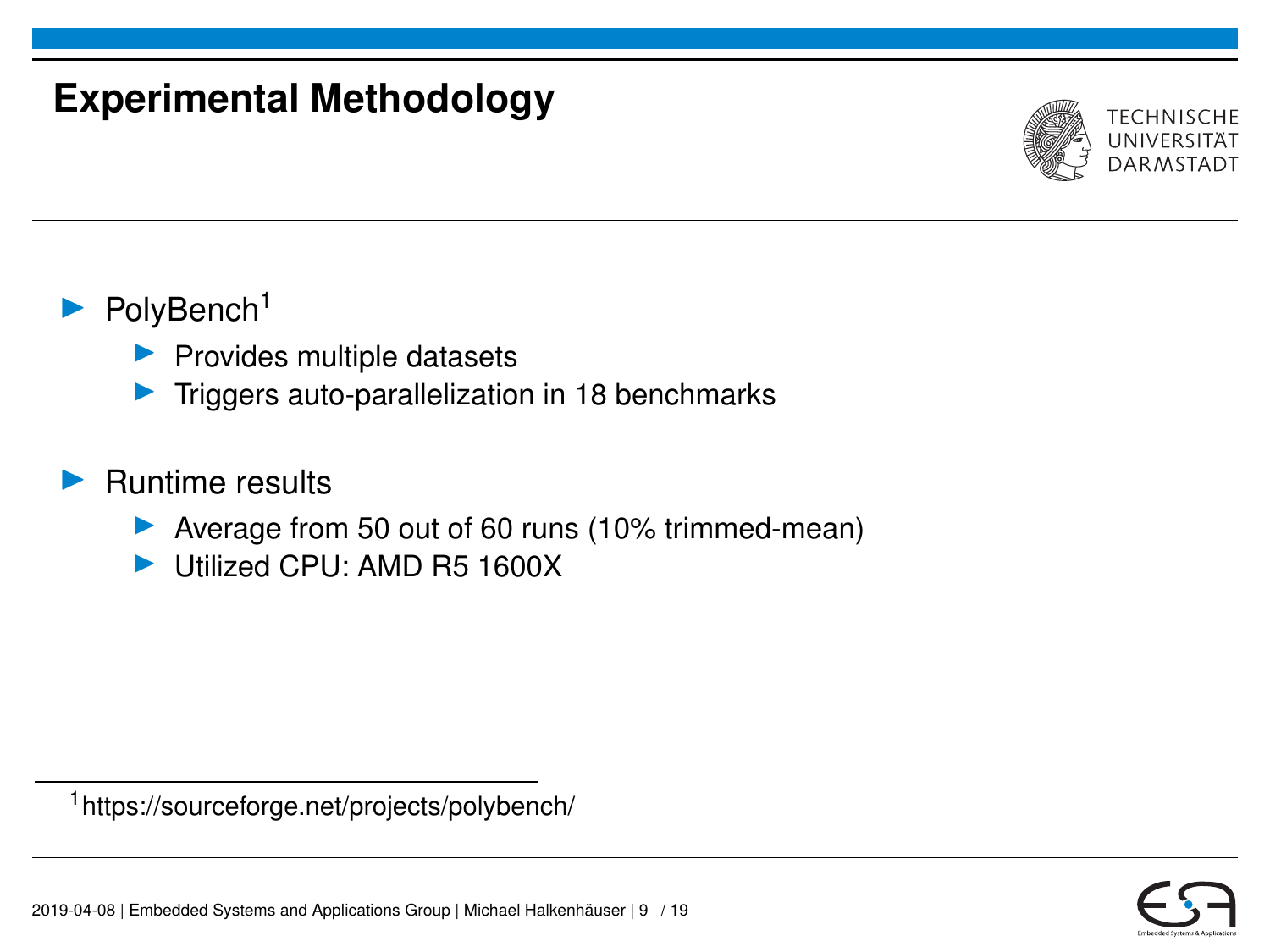## **Experimental Methodology**



### $\blacktriangleright$  PolyBench<sup>1</sup>

- $\blacktriangleright$  Provides multiple datasets
- Triggers auto-parallelization in 18 benchmarks

#### **Runtime results**

- ▶ Average from 50 out of 60 runs (10% trimmed-mean)
- I Utilized CPU: AMD R5 1600X
- **Plots show relative speedup**

I *speedup* <sup>=</sup> *runtime of baseline runtime of competitor*

<sup>1</sup>https://sourceforge.net/projects/polybench/

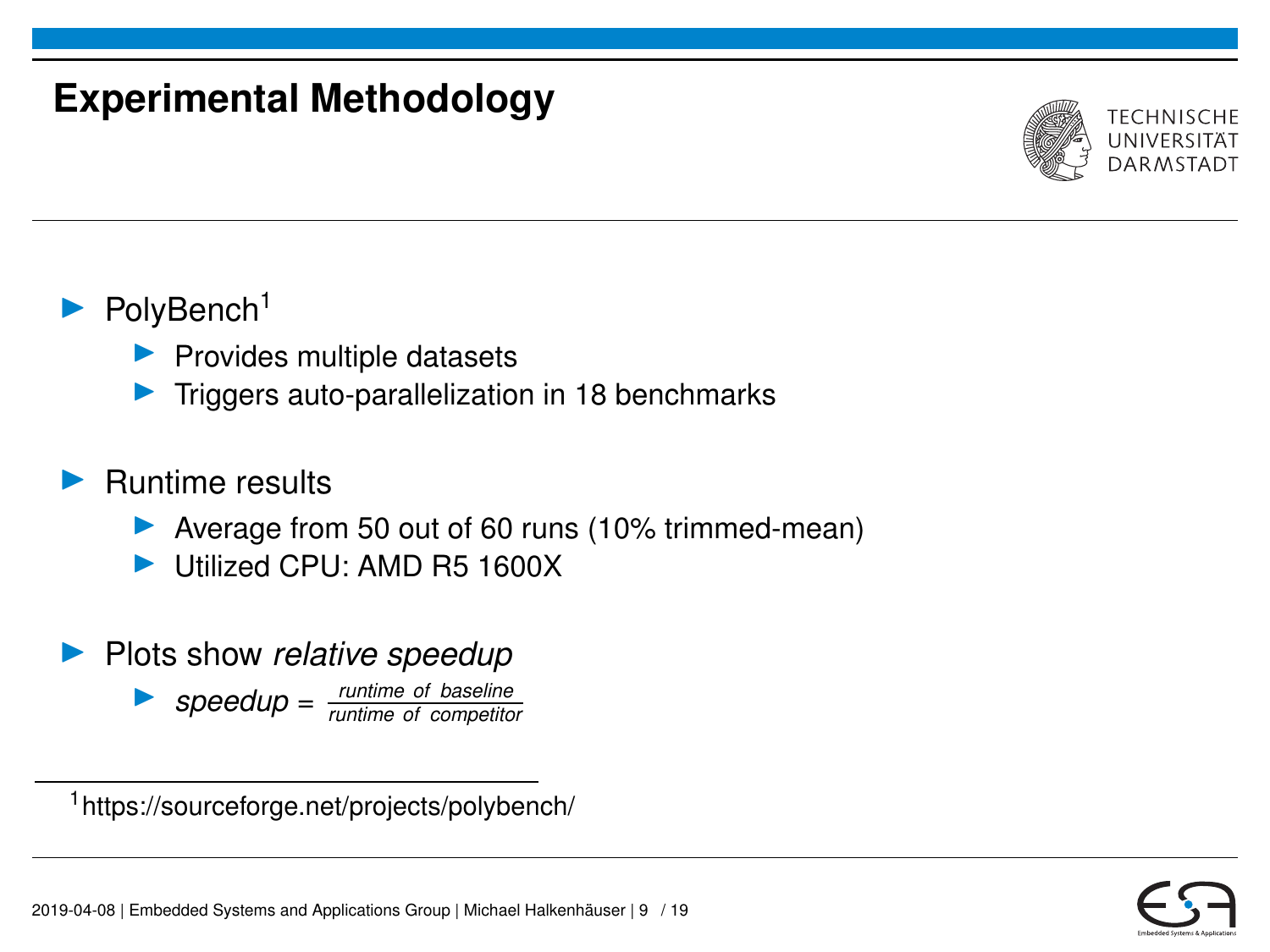# **Performance Impact of** *chunk size*



LLVM OpenMP Chunk Size Comparison Large Dataset · No Vectorization · Dynamic Scheduling · 12 Threads · Baseline: Chunk Size 1



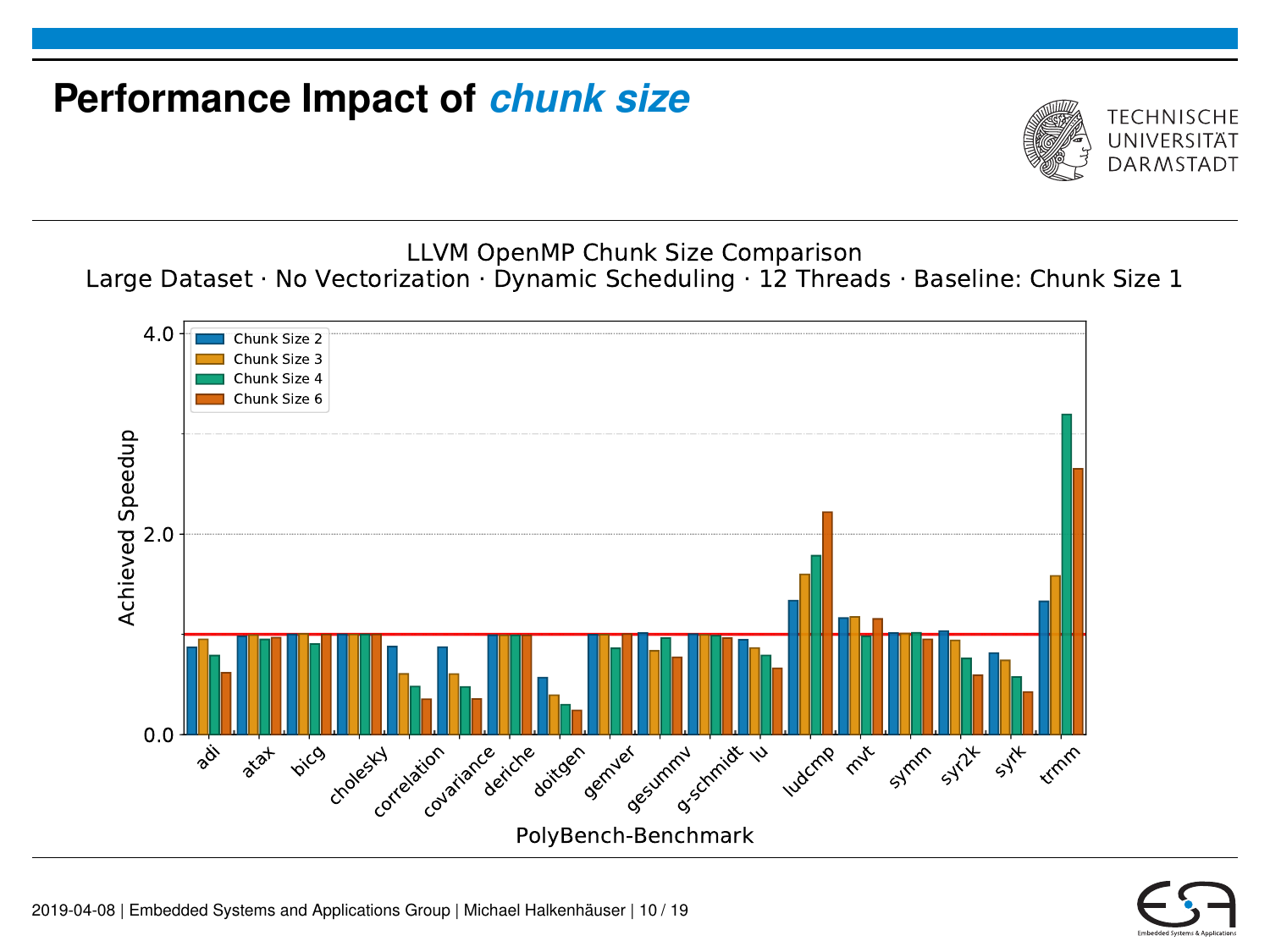# **Performance Impact of** *scheduling type*



LLVM OpenMP Scheduling Comparison No Vectorization · 12 Threads · Baseline: Dynamic Scheduling



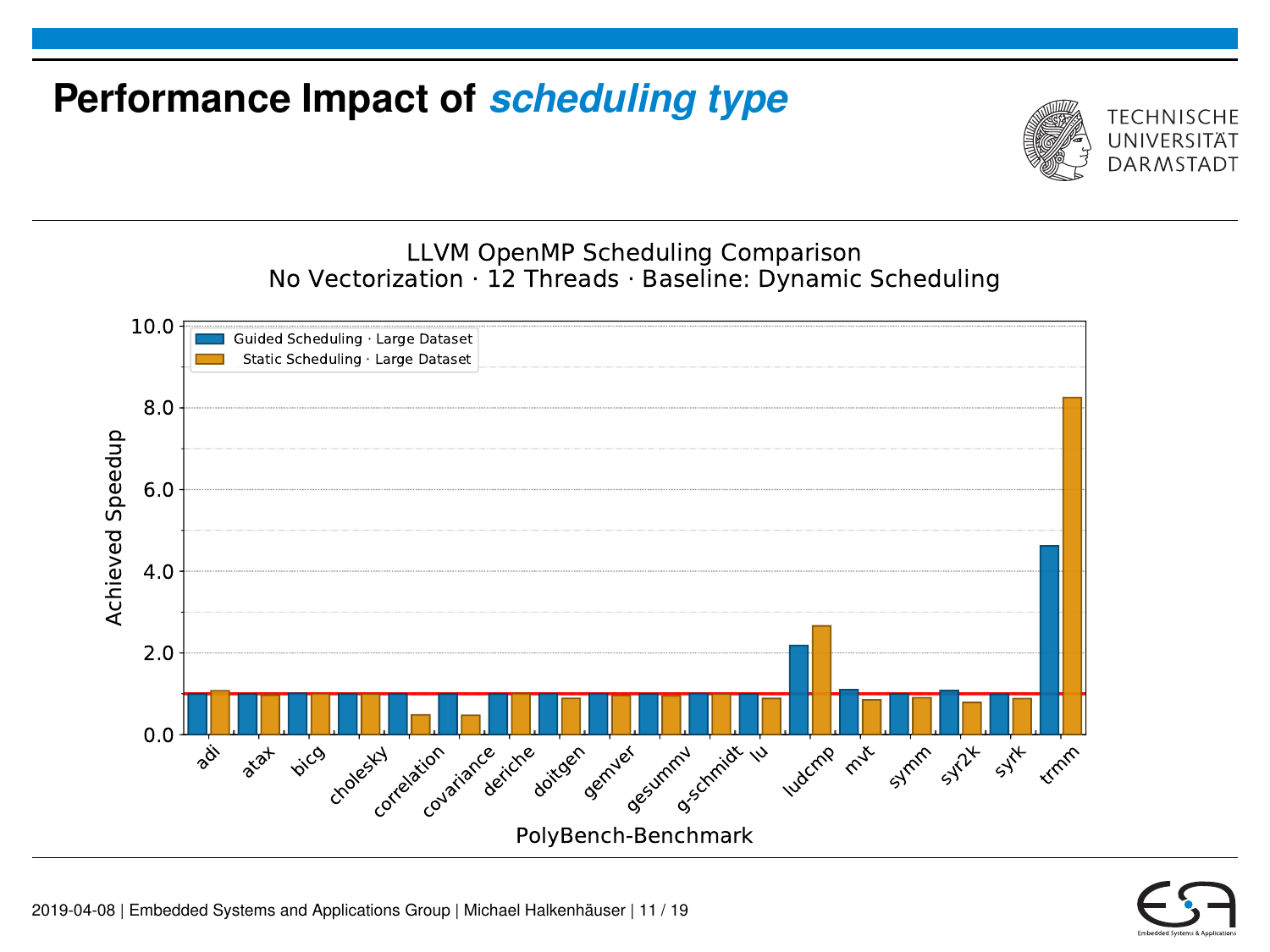# **Intermezzo – Customization Options**



#### I *Chunk size*

- $\blacktriangleright$  1 is usually a reasonable choice
- $\blacktriangleright$  Very beneficial in particular cases
	- $\blacktriangleright$  More than 3 x speedup possible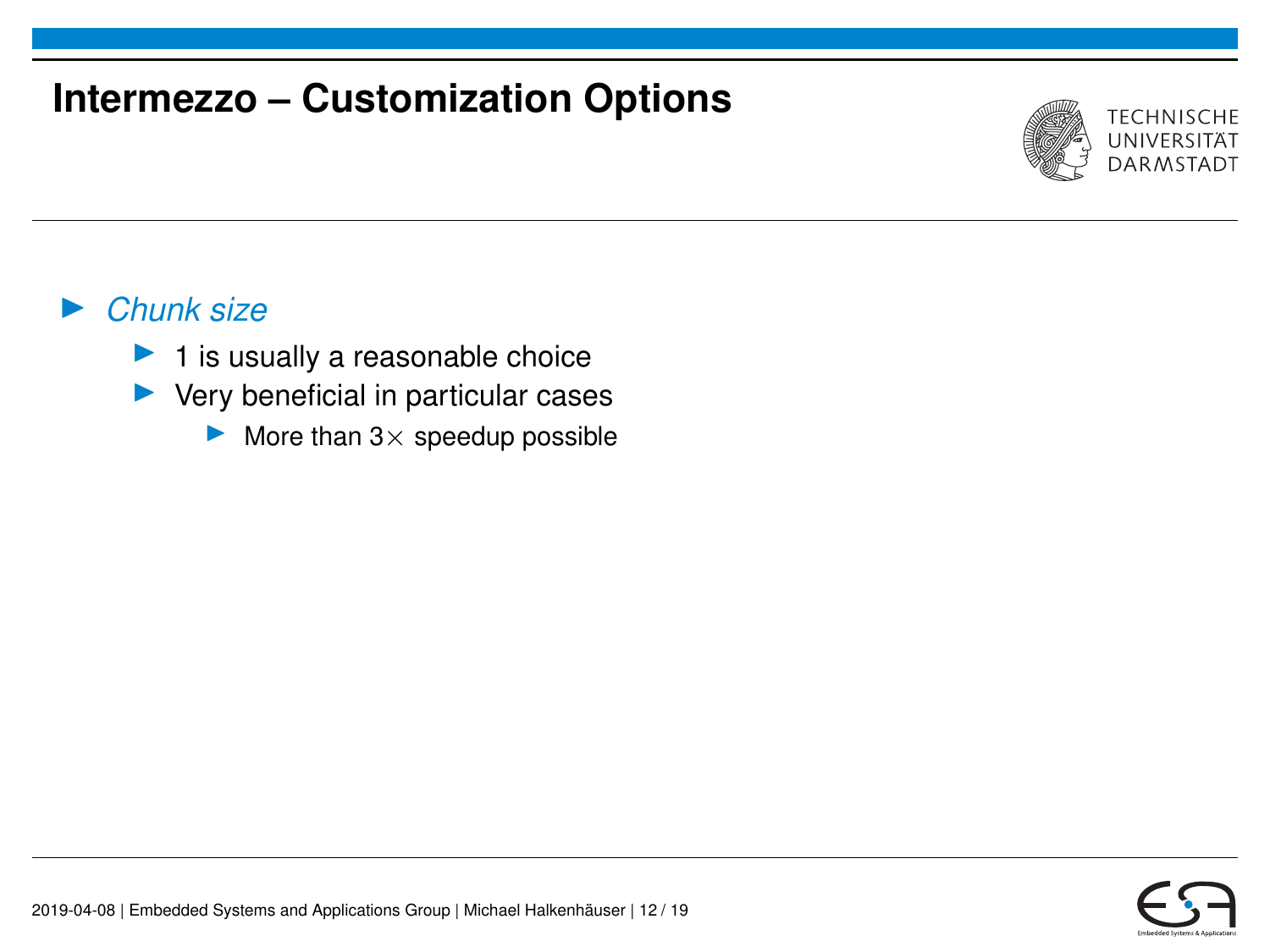# **Intermezzo – Customization Options**



#### I *Chunk size*

- 1 is usually a reasonable choice
- $\blacktriangleright$  Very beneficial in particular cases
	- More than  $3\times$  speedup possible

### **Scheduling type**

- I *Dynamic:* Good overall performance
- I *Guided:* Performs at least as good as *dynamic*
- ▶ *Static:* Problem-dependent
	- $\blacktriangleright$  May achieve  $8 \times$  speedup compared to *dynamic*

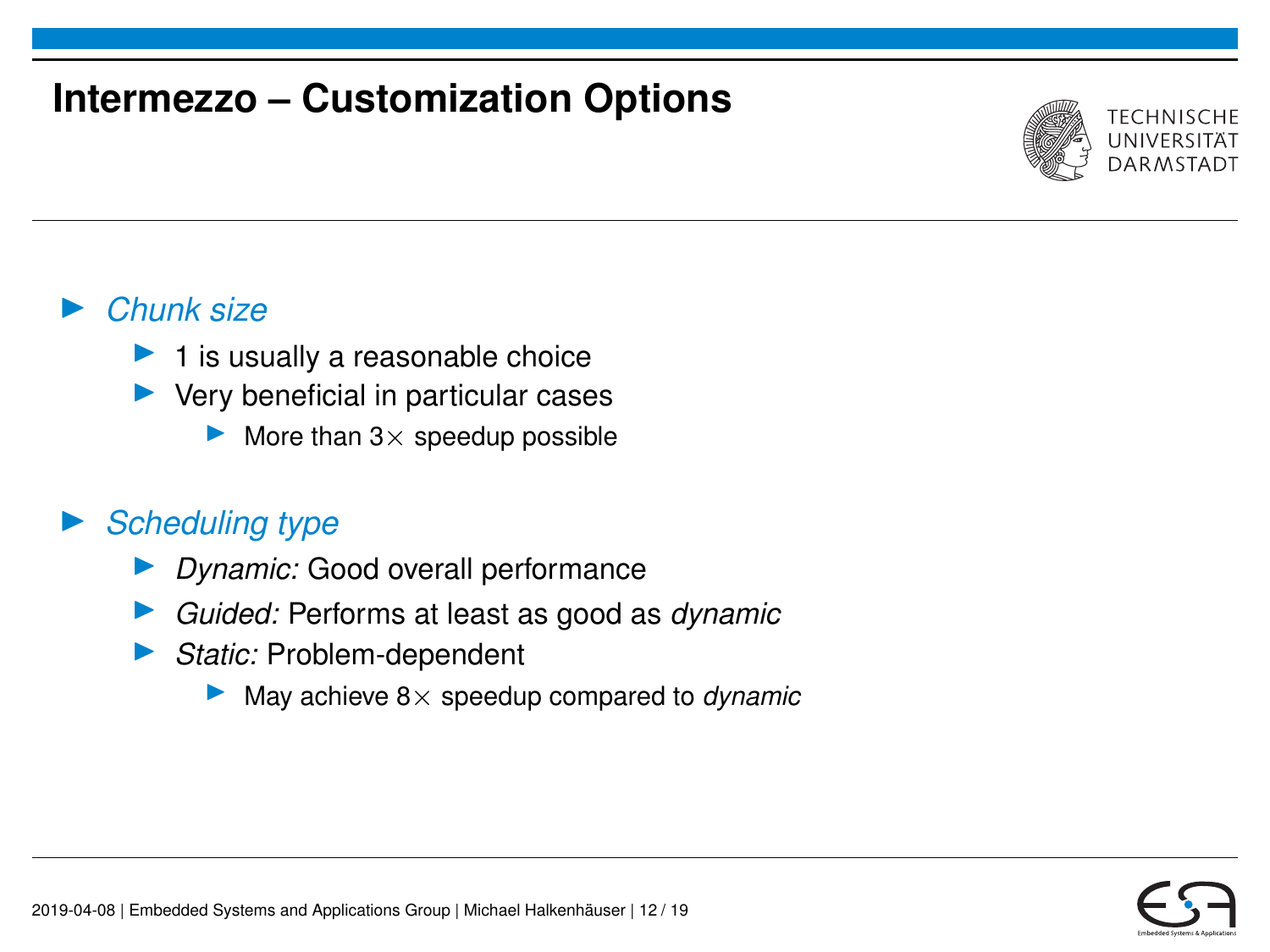## **Backend Comparison LLVM versus GNU OpenMP Backend**



GNU & LLVM Backend Comparison Large Dataset · No Vectorization · 4 Threads · Baseline: GNU Backend



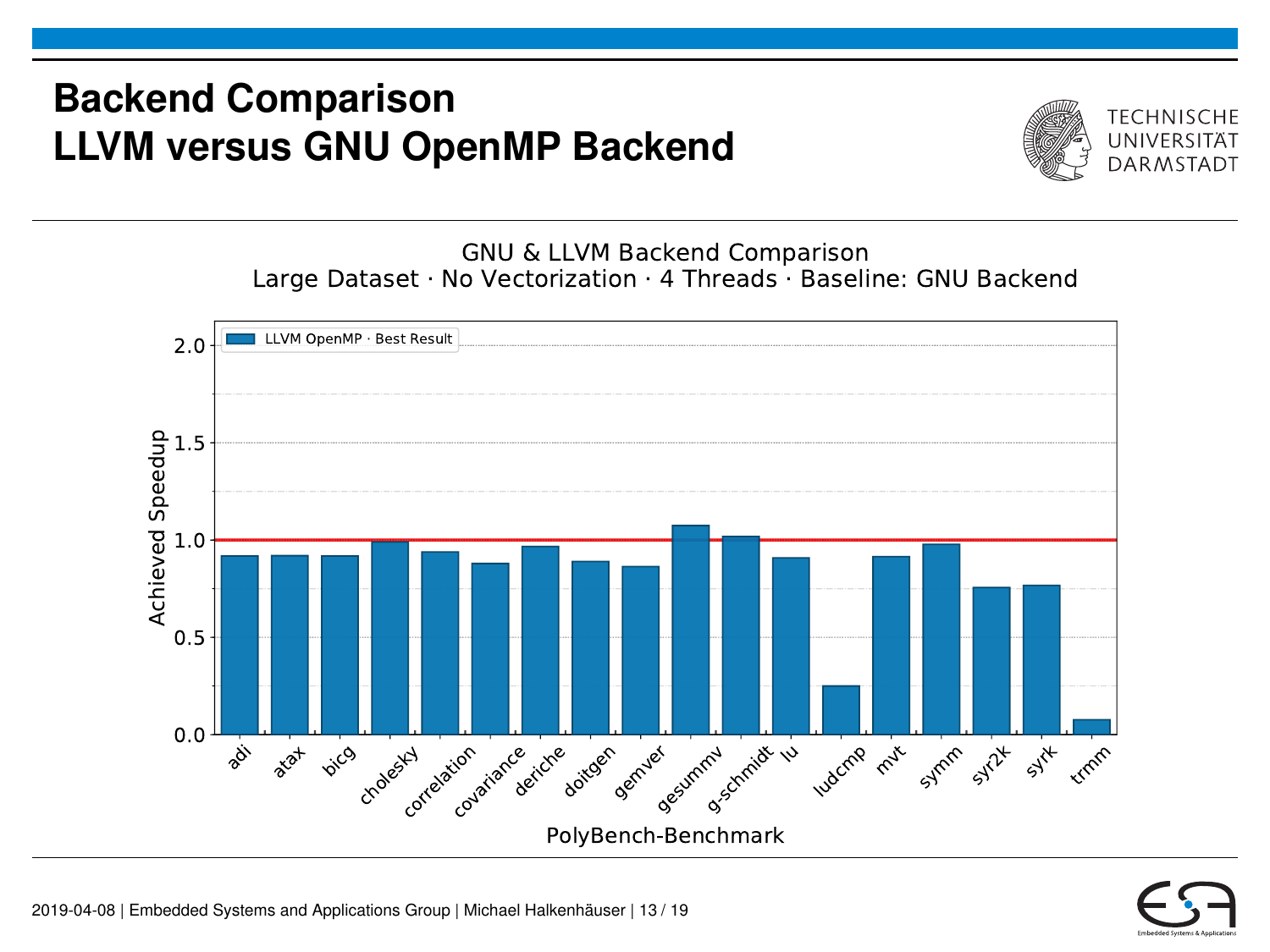## **Backend Comparison LLVM versus GNU OpenMP Backend**



GNU & LLVM Backend Comparison Large Dataset · No Vectorization · 12 Threads · Baseline: GNU Backend



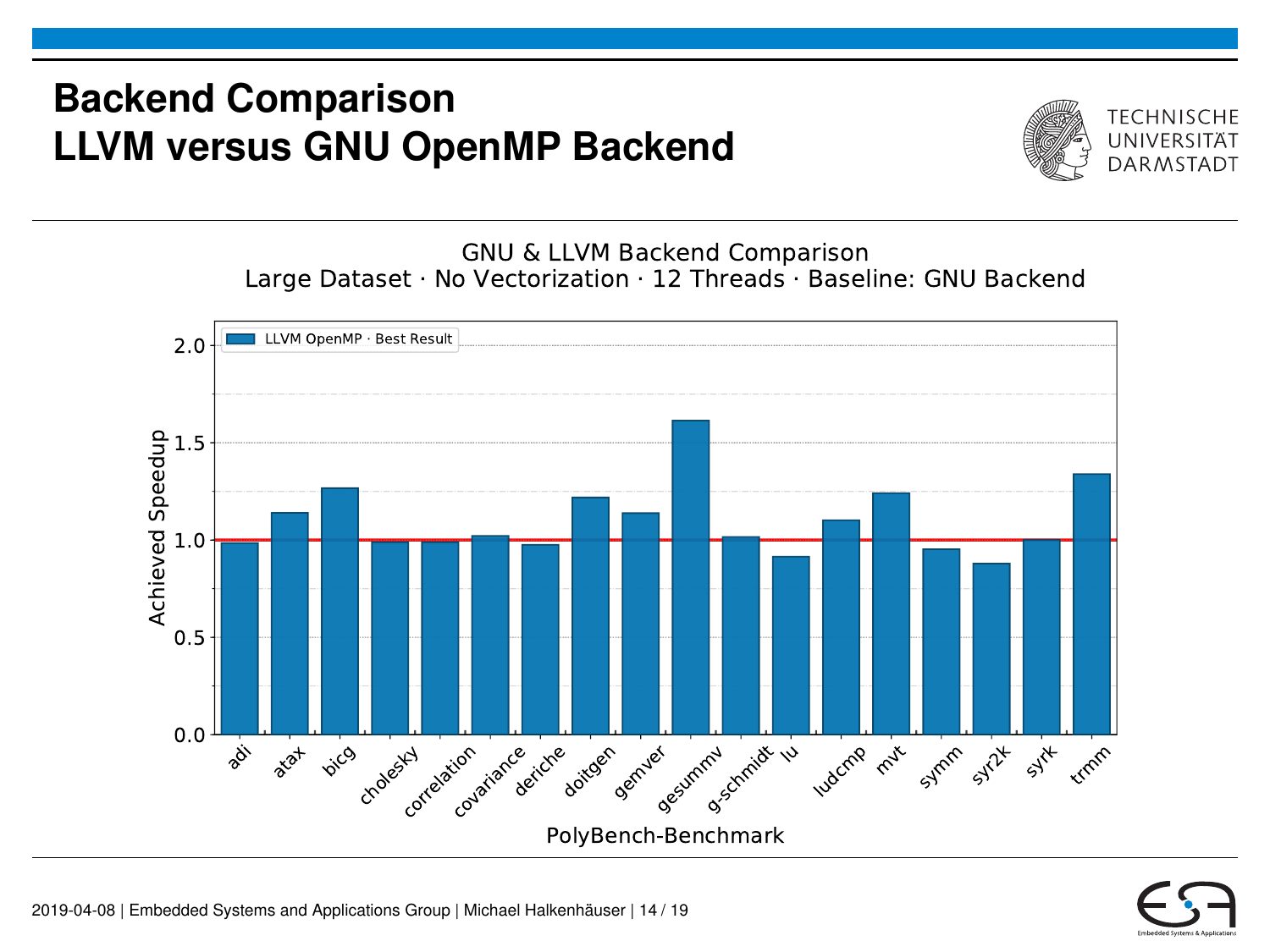## **Intermezzo – Backend Comparison**



- Using the maximum number of available threads
- Our "LLVM" backend
	- Achieves comparable performance
	- $\blacktriangleright$  Performs significantly faster than "GNU" in seven cases
	- Reaches up to  $1.6\times$  speedup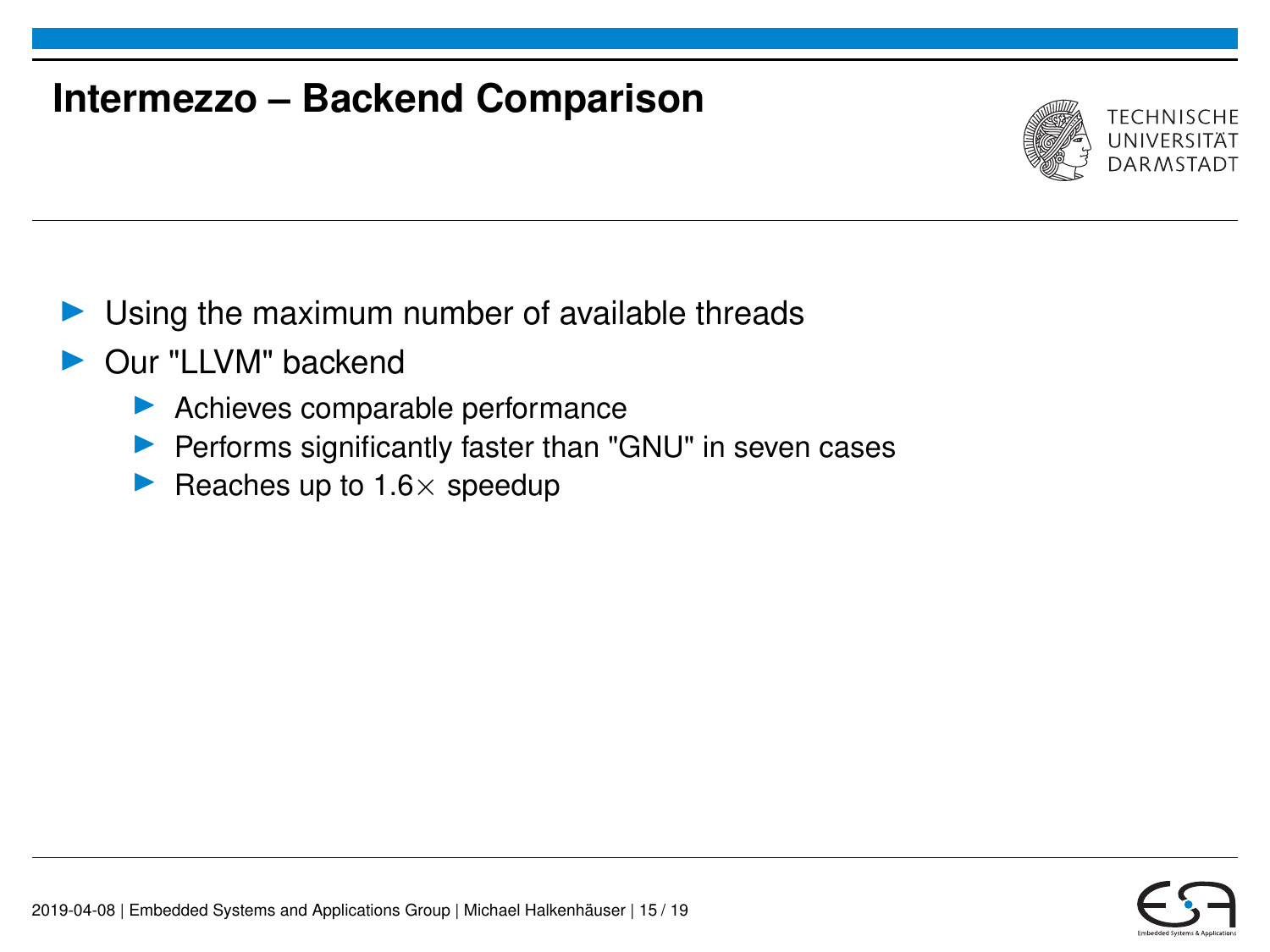## **Intermezzo – Backend Comparison**



- Using the maximum number of available threads
- Our "LLVM" backend
	- $\blacktriangleright$  Achieves comparable performance
	- $\blacktriangleright$  Performs significantly faster than "GNU" in seven cases
	- Reaches up to  $1.6 \times$  speedup
- $\blacktriangleright$  GNU backend
	- $\triangleright$  Only a single, considerable lead

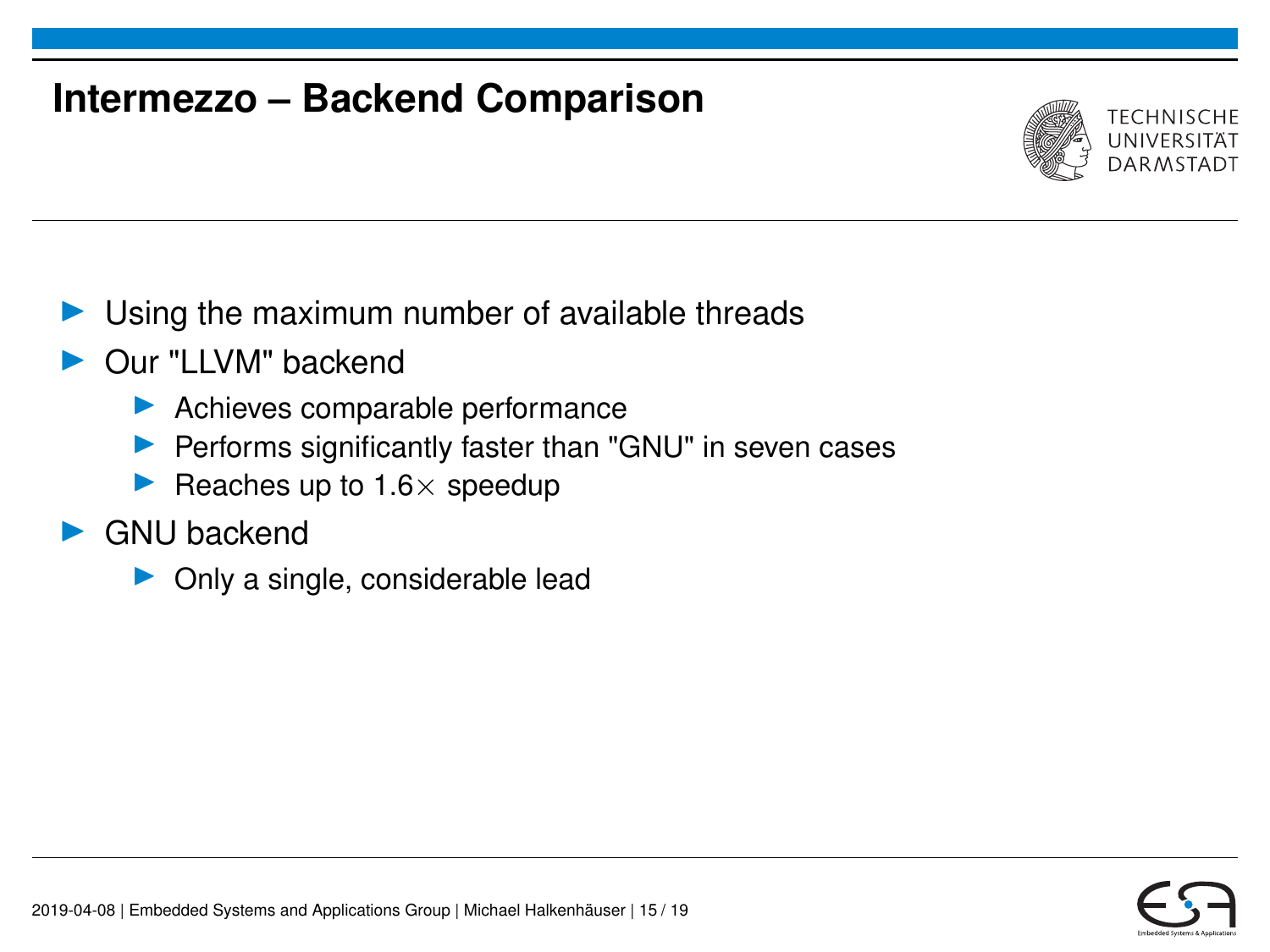## **Intermezzo – Backend Comparison**



- Using the maximum number of available threads
- Our "LLVM" backend
	- $\blacktriangleright$  Achieves comparable performance
	- $\blacktriangleright$  Performs significantly faster than "GNU" in seven cases
	- Reaches up to  $1.6 \times$  speedup
- $\blacktriangleright$  GNU backend
	- $\triangleright$  Only a single, considerable lead
- Additional switches
	- $\blacktriangleright$  Allow problem-specific adjustments
	- $\blacktriangleright$  ... without depending on env. variable

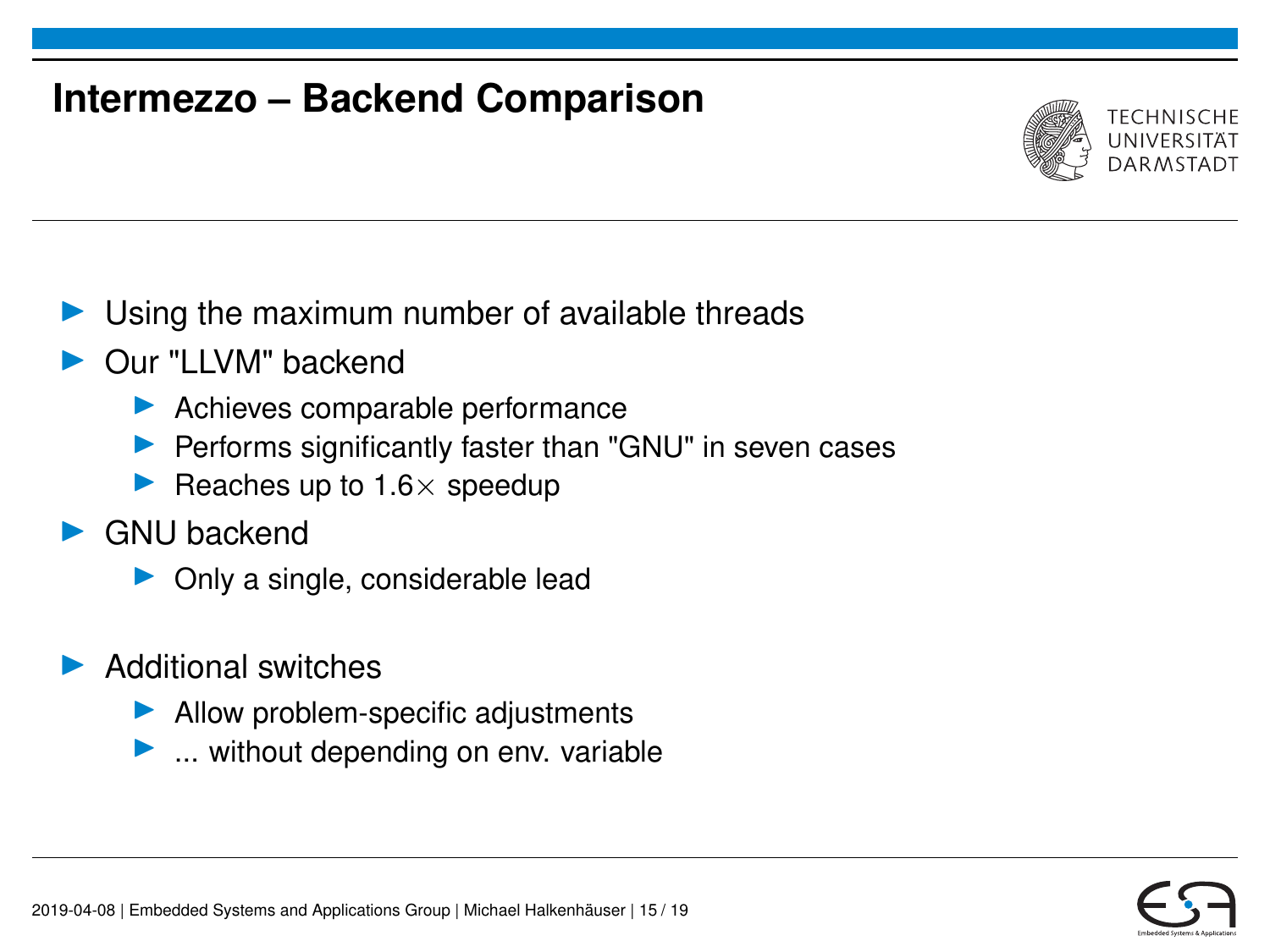## **General Comparison LLVM OpenMP Backend versus clang**



clang Comparison Large Dataset · With Vectorization · Baseline: clang-8 -O3



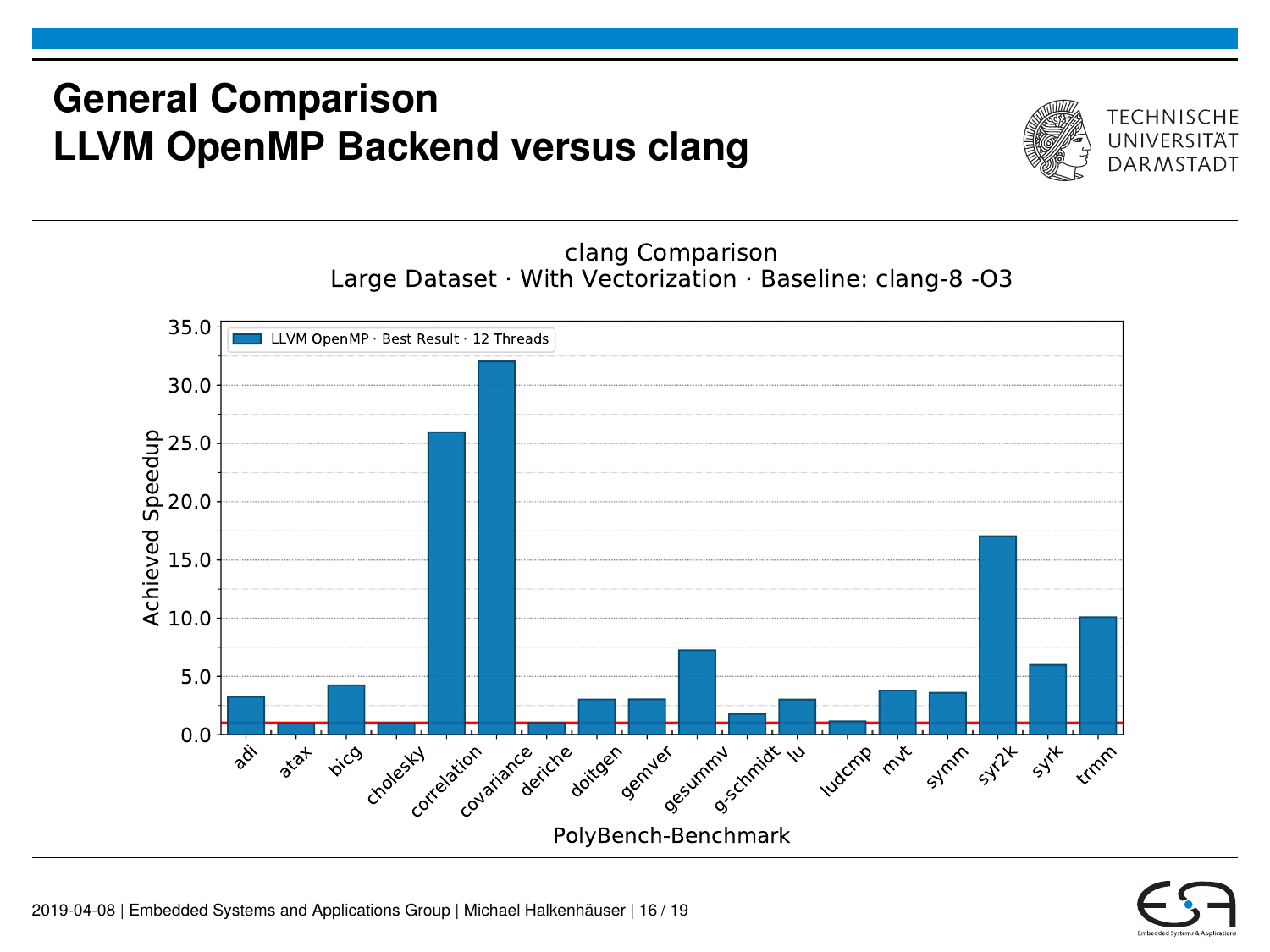

▶ Our "LLVM" OpenMP backend for Polly

 $\blacktriangleright$  Represents a superior alternative

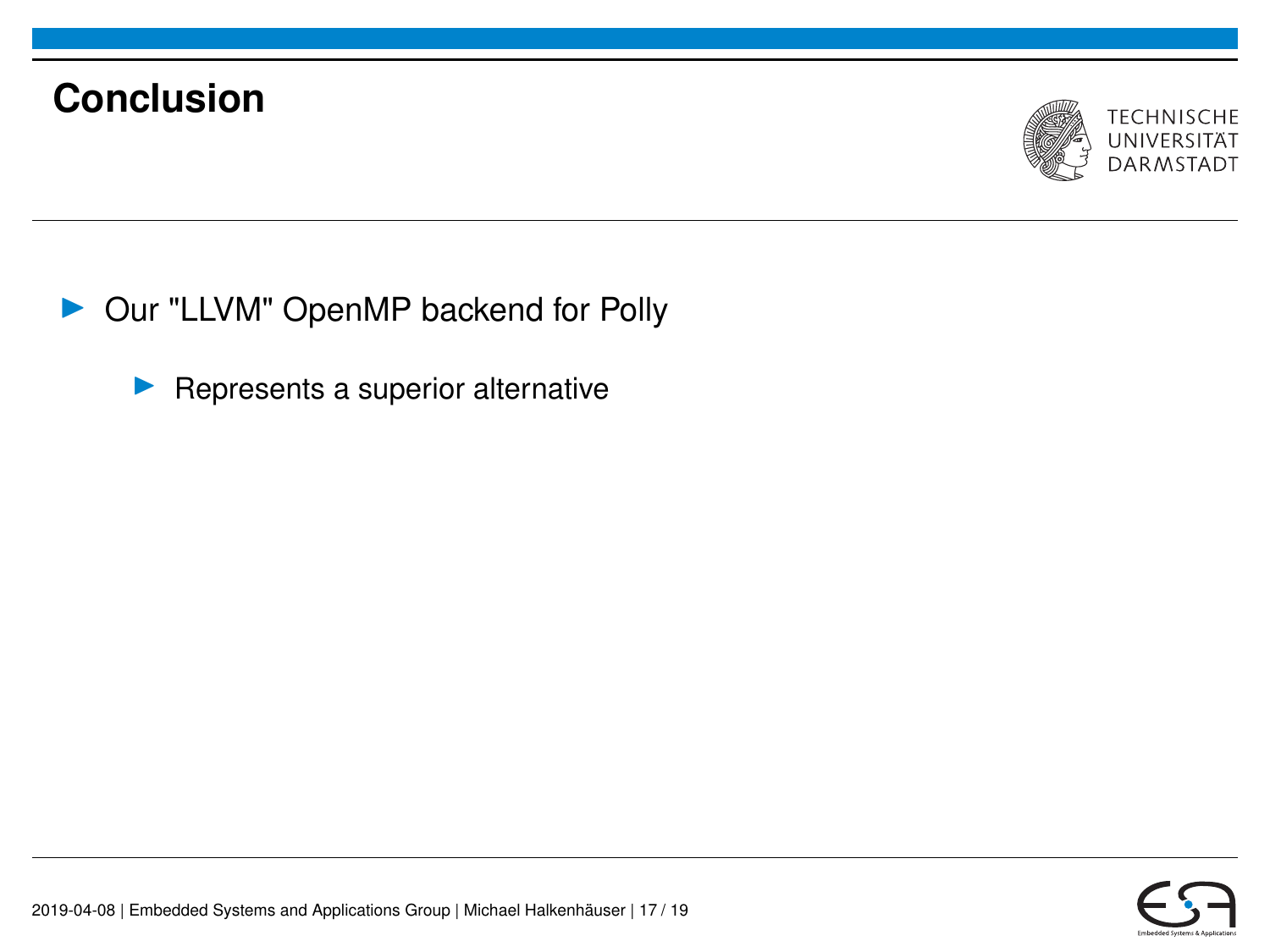

- ▶ Our "LLVM" OpenMP backend for Polly
	- Represents a superior alternative
	- $\blacktriangleright$  Acts as drop-in replacement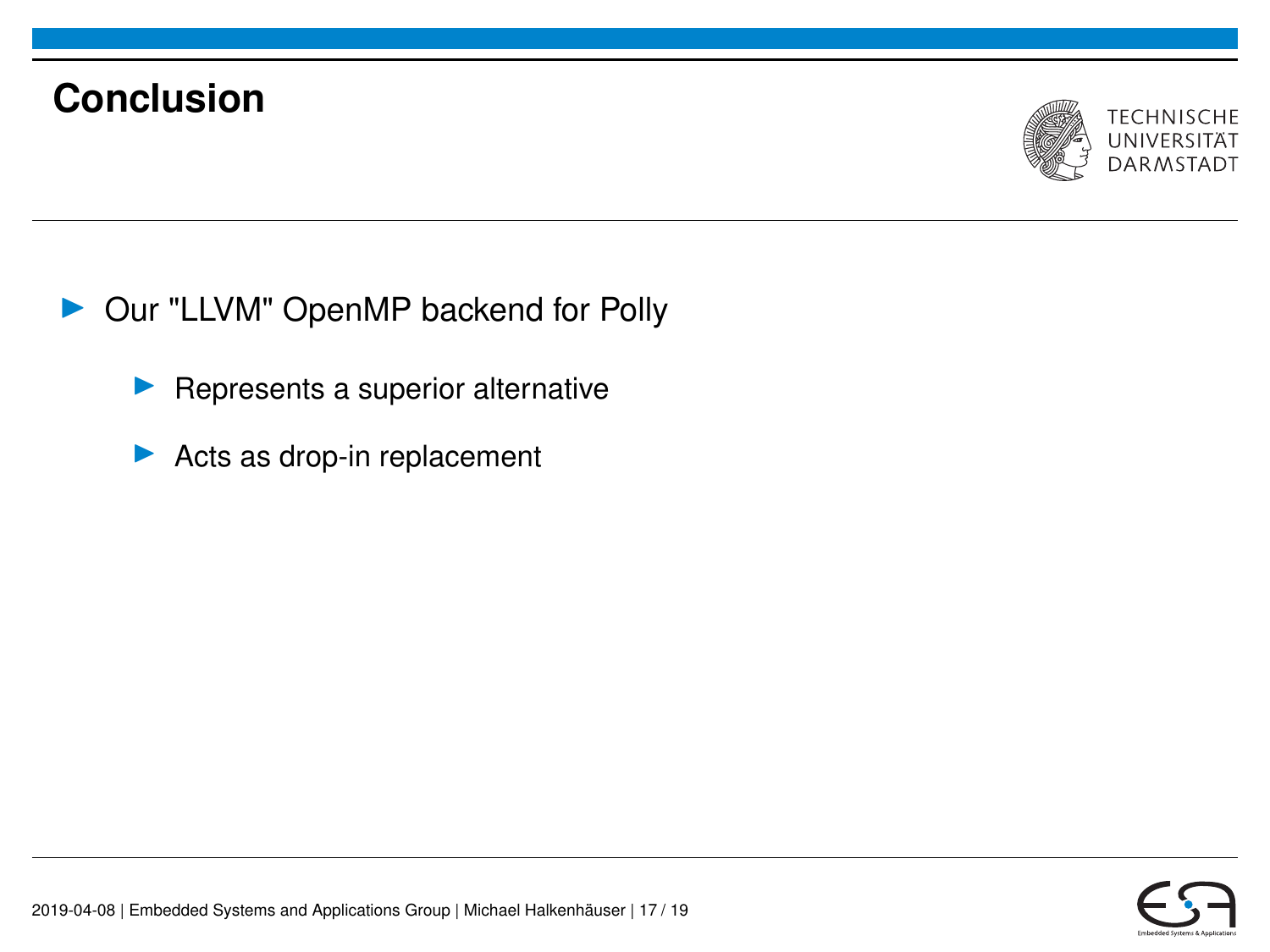

- ▶ Our "LLVM" OpenMP backend for Polly
	- Represents a superior alternative
	- Acts as drop-in replacement
	- Provides more customization options

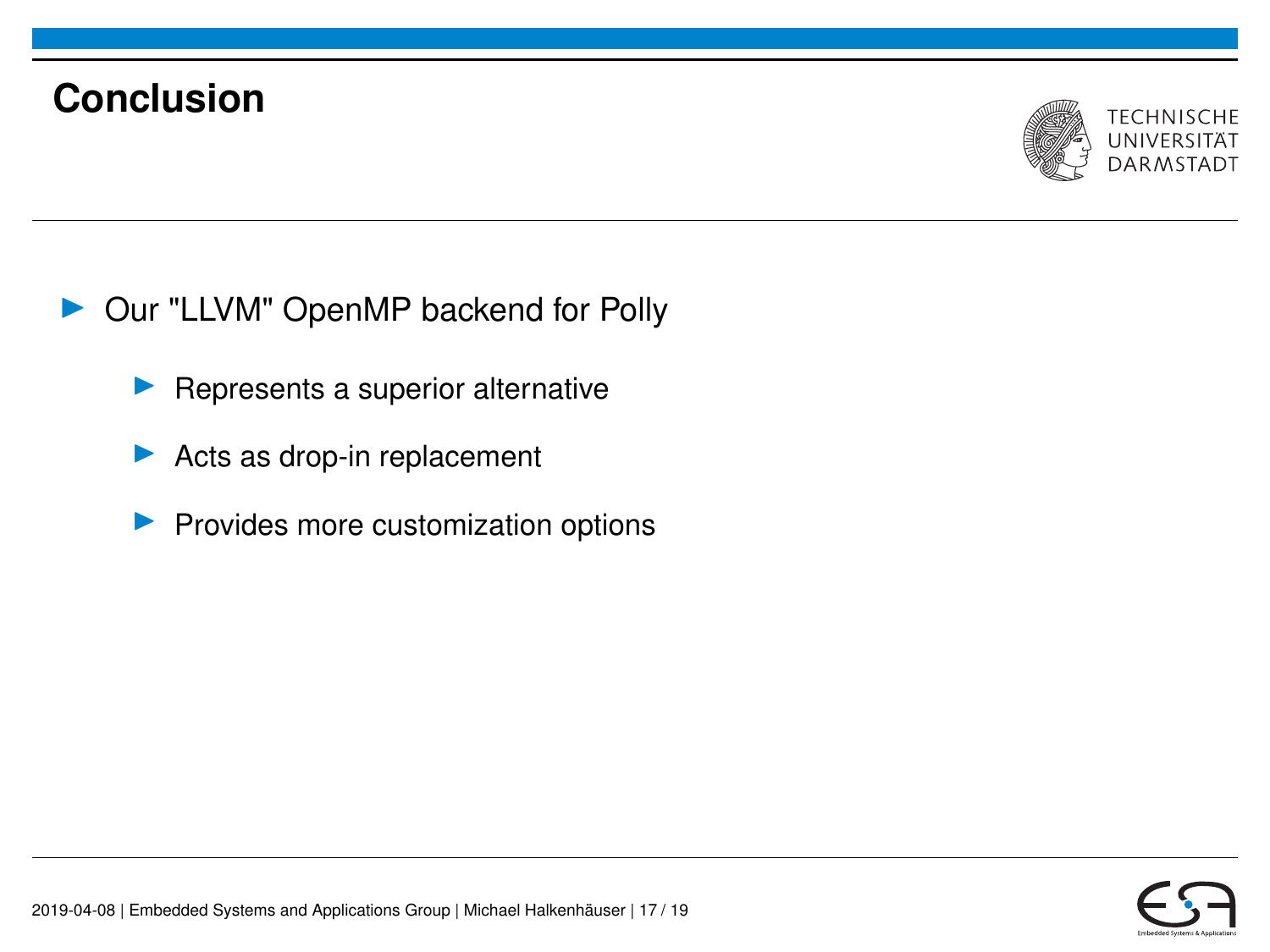

- ▶ Our "LLVM" OpenMP backend for Polly
	- Represents a superior alternative
	- Acts as drop-in replacement
	- Provides more customization options
	- Carries no clear drawbacks, but instead ...
		- Reaches up to  $1.6 \times$  speedup

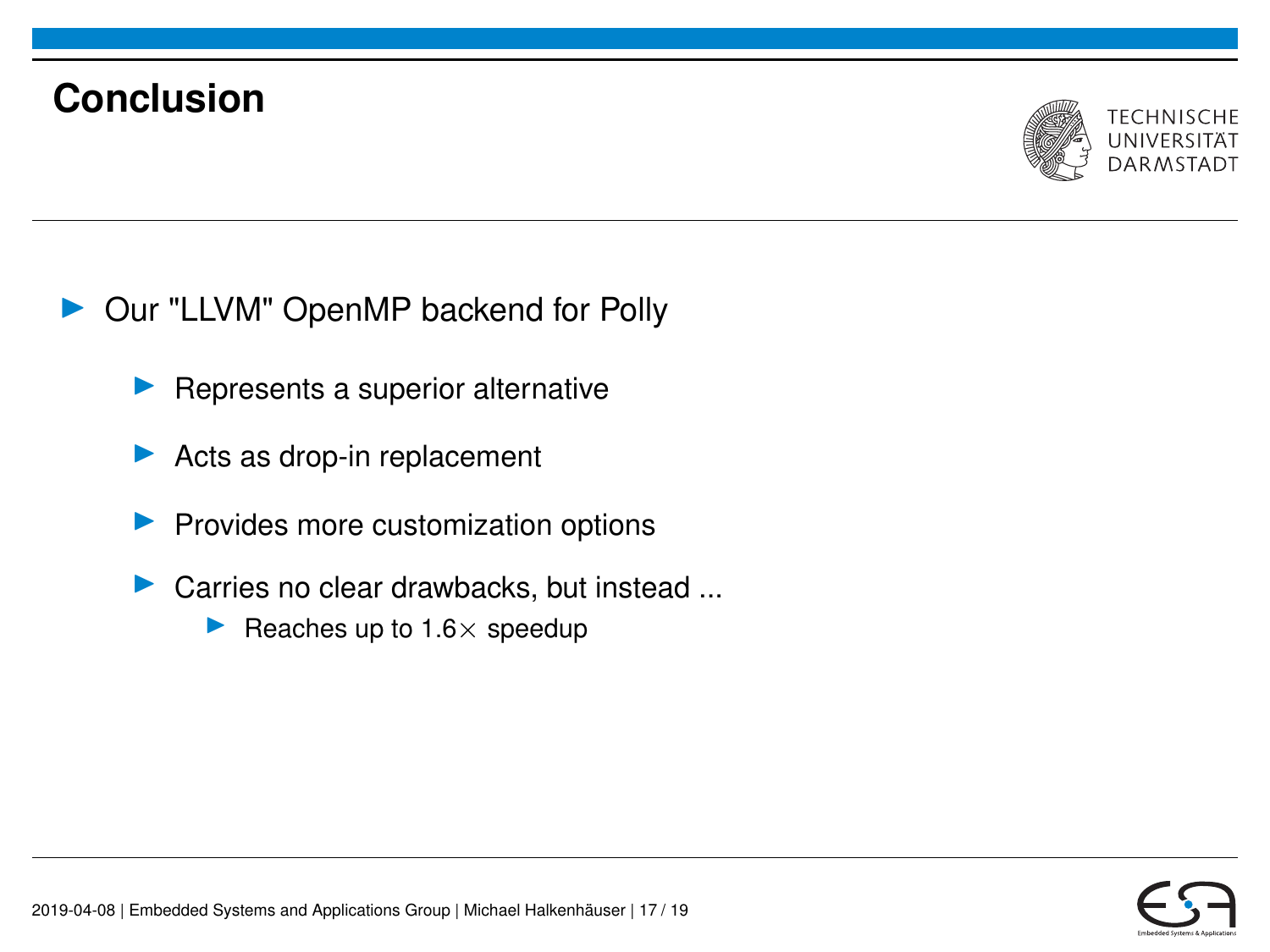

Our "LLVM" OpenMP backend for Polly

- Is publicly available
	- Review accepted on March 19th https://reviews.llvm.org/D59100
	- $\triangleright$  Currently on Polly's master branch https://github.com/llvm/llvm-project/commit/89251ed

#### I References:

- $\blacktriangleright$  Title graphic: https://polly.llym.org/images/header-background.png
- ▶ T. Grosser, H. Zheng, R. Aloor, A. Simbürger, A. Größlinger, and L. N. Pouchet, "Polly - Polyhedral optimization in LLVM," in Proceedings of the First International Workshop on Polyhedral Compilation Techniques (IMPACT), vol. 2011, 2011, p. 1.